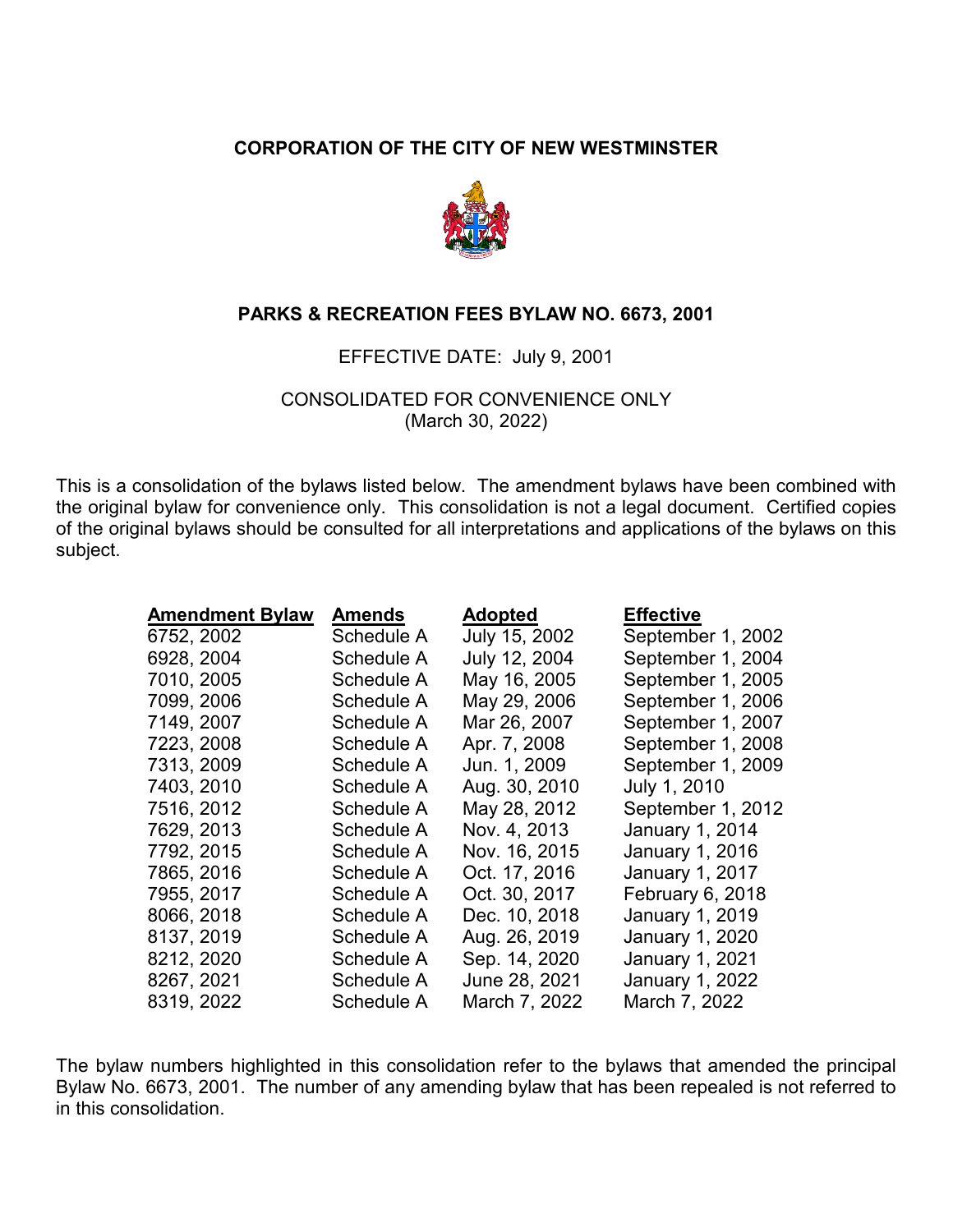# CORPORATION OF THE CITY OF NEW WESTMINSTER

# BYLAW NO. 6673, 2001

## (A Bylaw to impose Fees and Charges for Parks & Recreation Department Services)

WHEREAS Council is authorized by the *Local Government Act* to establish and operate any service that the council considers necessary for all or part of the City;

AND WHEREAS Council has established and operates the City of New Westminster Parks & Recreation Department;

AND WHEREAS Council may impose a fee or charge payable in respect of all or part of a service of the City;

NOW THEREFORE, the Council of the Corporation of the City of New Westminster, in open meeting assembled, ENACTS AS FOLLOWS:

### 1. CITATION

This Bylaw may be cited for all purposes as "Parks & Recreation Fees Bylaw No. 6673, 2001".

### 2. FEE FOR USE

Every person using any service of the City of New Westminster Parks & Recreation Department listed in the FEES AND CHARGES MANUAL attached as Schedule "A" and forming part of this Bylaw including, without limitation, rental or use of facilities or equipment or obtaining any service, shall pay the fee or charge for that rental, use or service which is set forth in Schedule "A" and which is hereby imposed in accordance with the applicable conditions, definitions, comments, notes and requirements set for in Schedule "A" relating to such fee or charge.

3. This Bylaw comes into force and effect on September 1, 2007.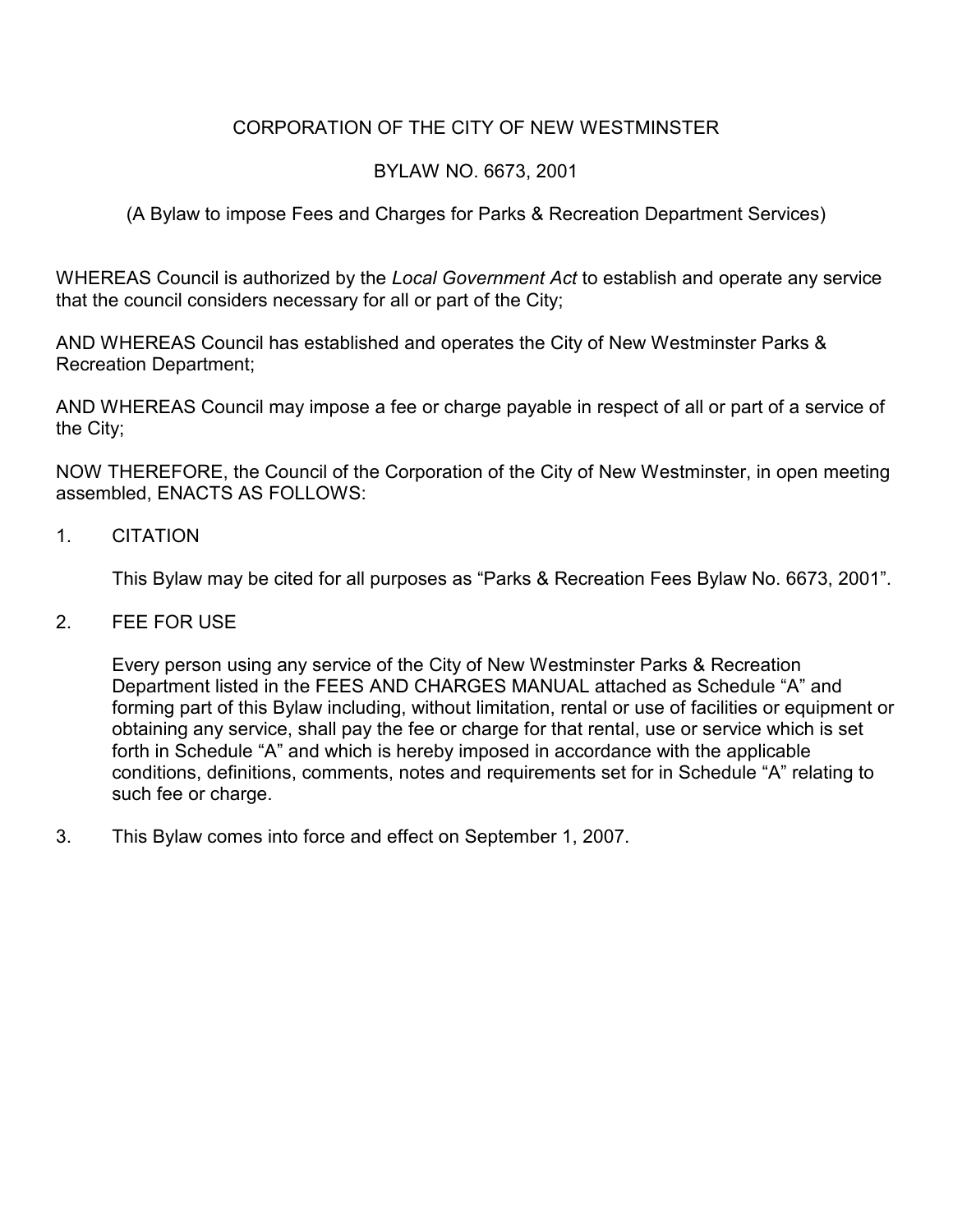**BYLAW 6752, 2002; 6928, 2004; 7010 2005; 7099, 2006; 7149, 2007; 7223, 2008; 7313, 2009; 7403, 2010; 7516, 2012; 7629, 2013; 7792, 2015; 7865, 2016; 7955, 2017; 8066, 2018; 8137, 2019; 8212, 2020; 8267, 2021; 8319, 2022**

# **Bylaw Amendment No. 8267, 2021 - ATTACHMENT "A"**



# **FEES AND CHARGES MANUAL**

# **Effective March 7, 2022**

| <b>Parks and Recreation Administration</b><br>511 Royal Avenue | 604.527.4567       |
|----------------------------------------------------------------|--------------------|
| Canada Games Pool<br>65 East Sixth Avenue                      | 604.526.4281       |
| <b>Centennial Community Centre</b>                             | 604.777.5100       |
| 65 East Sixth Avenue                                           |                    |
| Century House<br>620 Eighth Street                             | 604.519.1066       |
| Moody Park Arena<br>701 Eighth Avenue                          | 604.525.5301       |
| Queensborough Community Centre<br>920 Ewen Avenue              | 604.525.7388       |
| Queen's Park Arena<br>First Street & Third Avenue              | 604.777.5111       |
| Queen's Park Sportsplex                                        | 604.777.5121       |
| <u>active@newwestcity.ca_</u>                                  | www.newwestcity.ca |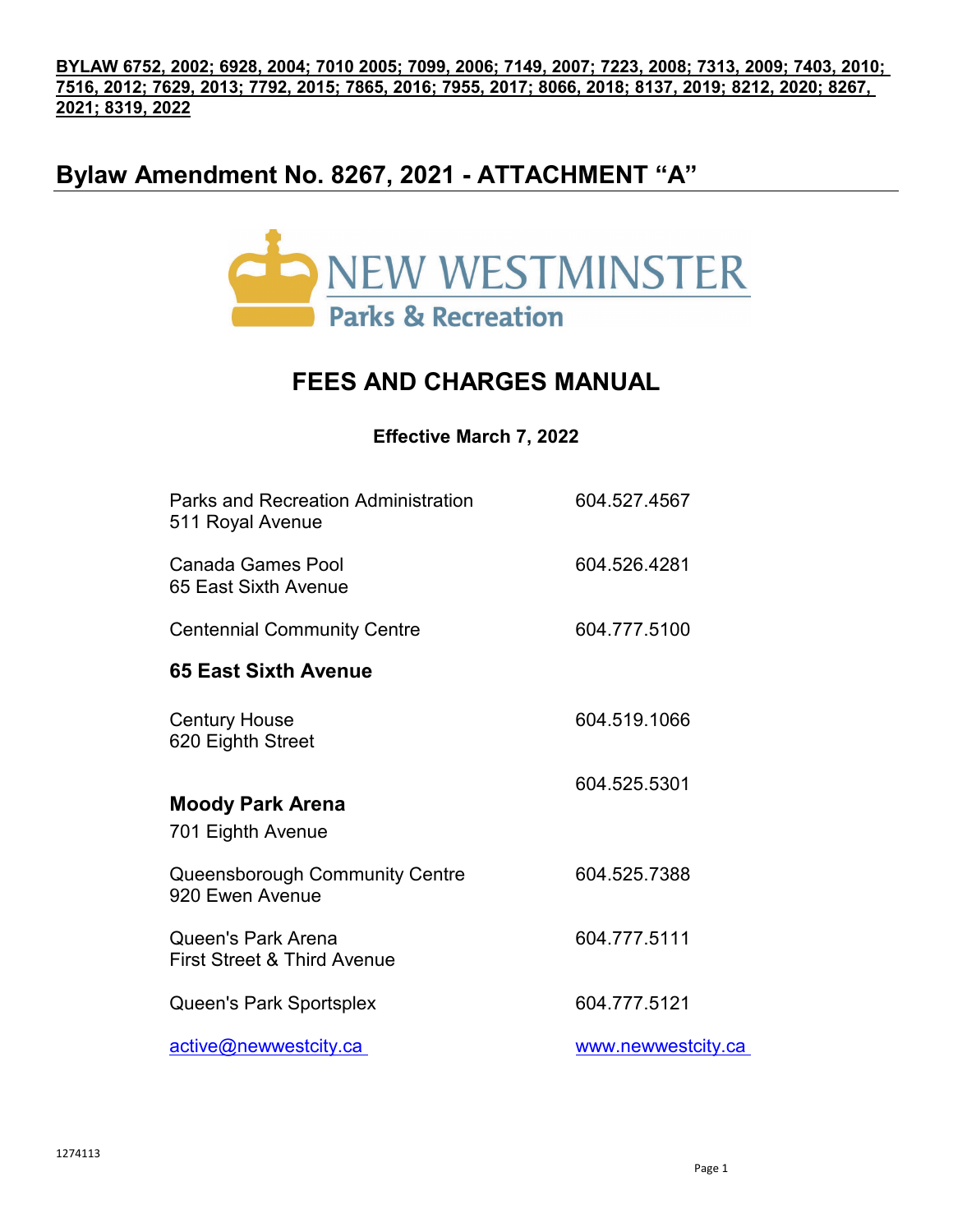# **INDEX**

| <b>Indoor Space Rental Fees</b>        | Page 3  |
|----------------------------------------|---------|
| <b>Outdoor Space Rental Fees</b>       | Page 7  |
| <b>Registered Program Fee Formula</b>  | Page 10 |
| <b>Private Lesson Fees</b>             | Page 11 |
| Drop In Admission Fees                 | Page 12 |
| <b>Filming Fees</b>                    | Page 14 |
| <b>Special Event Fees</b>              | Page 15 |
| <b>Parks Fees</b>                      | Page 15 |
| <b>Rental Definitions</b>              | Page 16 |
| Rental Information, Terms & Conditions | Page 17 |
| <b>Notes</b>                           | Page 19 |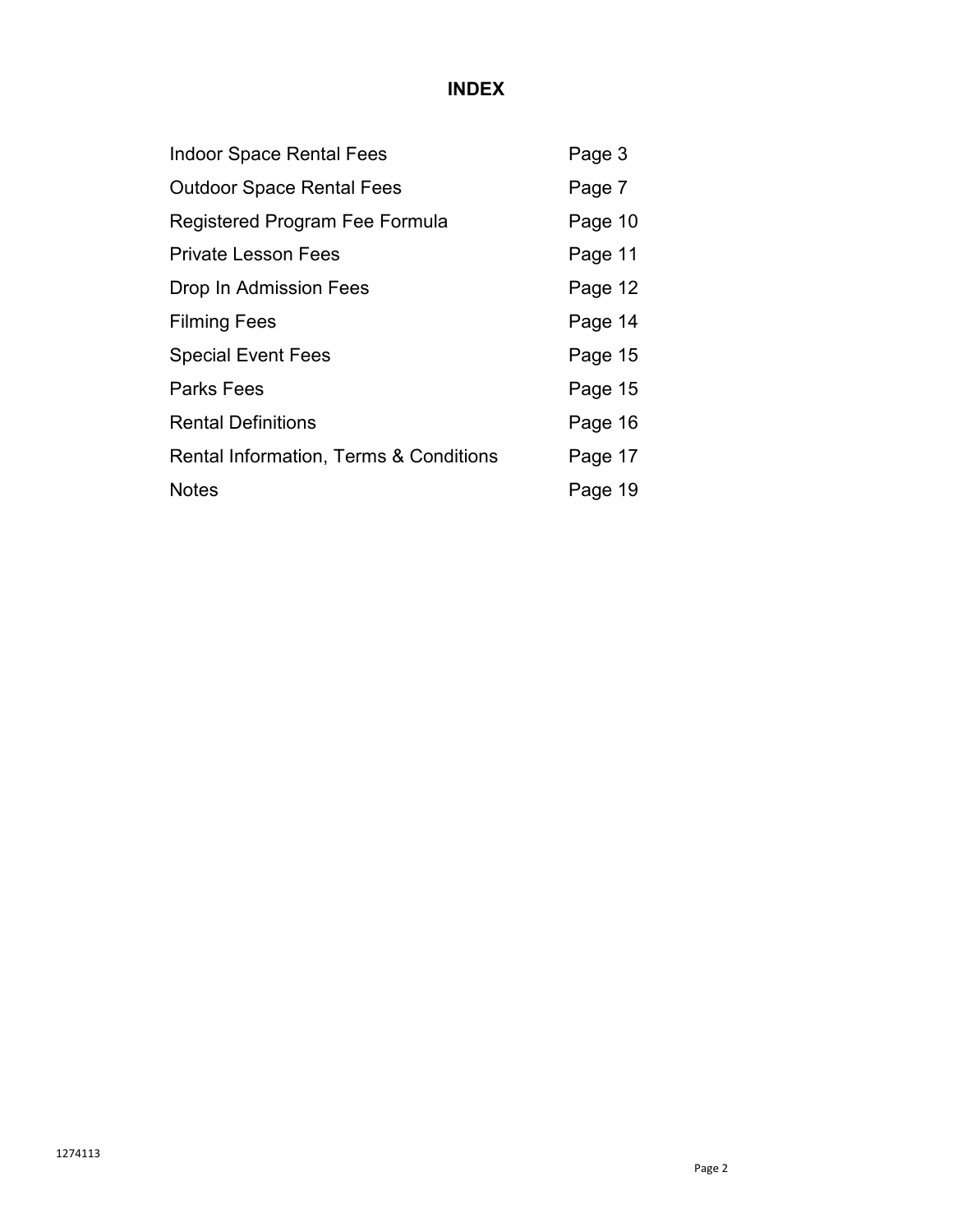# **INDOOR SPACE RENTAL FEES**

### *Small Room Capacity (2 - 20)*

**Centennial Community Centre - Piano Room Queensborough Community Centre - Channel Room & Samson Room NWACC - First Floor Meeting Room** 

| <b>GROUP</b>                   | MEETING (1 hour minimum)       |
|--------------------------------|--------------------------------|
| <b>NW Youth Groups</b>         | \$0                            |
| Non-Profit<br>&<br>Individuals | $2021 = $12.86 + GST = $13.50$ |
| <b>Business</b>                | $2021 = $39.05 + GST = $41.00$ |

| <b>Medium Room Capacity (14 - 75)</b>                                                                                      |                                                                                                    |  |  |  |
|----------------------------------------------------------------------------------------------------------------------------|----------------------------------------------------------------------------------------------------|--|--|--|
| <b>Centennial Community Centre</b><br><b>Creek Room</b><br><b>Brook Room</b>                                               | <b>Century House</b><br><b>Spruce Room</b>                                                         |  |  |  |
| <b>Queensborough Community Centre</b><br><b>Poplar Room</b><br><b>Island Room</b><br><b>Port Room</b><br><b>Royal Room</b> | Queen's Park Arena<br><b>Breakaway Room (no socials)</b><br><b>Power Play Room (meetings only)</b> |  |  |  |
| Queen's Park Board Room (meetings only)                                                                                    |                                                                                                    |  |  |  |

| <b>GROUP</b>                   | <b>MEETING</b><br>(1 hour minimum)<br>* 2 x base rate for 25 room capacity | <b>ACTIVITY</b><br>(1 hour minimum) | <b>SOCIAL</b><br>(2 hour minimum)  |
|--------------------------------|----------------------------------------------------------------------------|-------------------------------------|------------------------------------|
| <b>NW Youth Groups</b>         | \$0                                                                        | $2021 = $26.00 + GST = $27.30$      |                                    |
| Non-Profit<br>&<br>Individuals | $2021 = $12.86 + GST = $13.50$                                             | $2021 = $26.00 + GST = $27.30$      | $2021 = $52.38 + GST =$<br>\$55.00 |
| <b>Business</b>                | $2021 = $39.05 + GST = $41.00$                                             | $2021 = $78.00 + GST = $81.90$      |                                    |

| Large Room Capacity (32 - 135)                                                                                                     |  |  |  |
|------------------------------------------------------------------------------------------------------------------------------------|--|--|--|
| <b>Centennial Community Centre</b><br><b>Queensborough Community Centre</b><br>Port Royal Room<br>River Room<br>Poplar Island Room |  |  |  |
| <b>Centennial Lodge</b><br>Main Hall                                                                                               |  |  |  |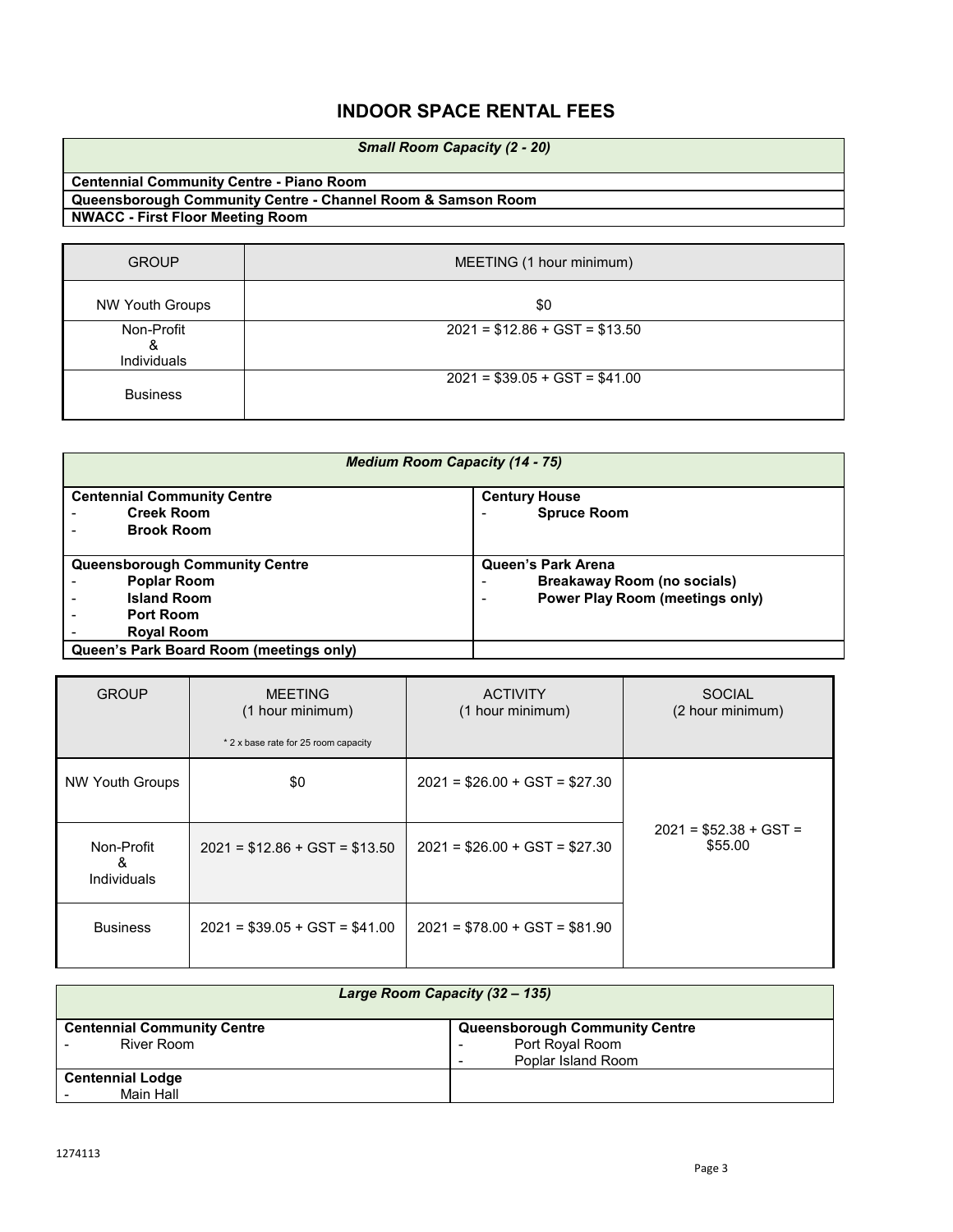| <b>GROUP</b>              | MEETING / HOUR<br>(2 hour minimum) | <b>ACTIVITY / HOUR</b><br>(2 hour minimum) | SOCIAL / HOUR<br>(4 hour minimum)                  |
|---------------------------|------------------------------------|--------------------------------------------|----------------------------------------------------|
| <b>NW Youth</b><br>Groups | \$0                                | $$40.24 + GST = $42.25$                    | $$100.00 + GST = $105.00 / hour$                   |
|                           |                                    |                                            | Plus Socan and Re:Sound                            |
| Non-Profit<br>&           | $$20.00 + GST = $21.00$            | $$40.24 + GST = $42.25$                    | <b>BANQUET</b>                                     |
| Individuals               |                                    |                                            | $$818.10 + GST = $859.00$<br>Plus Socan & Re:Sound |
| <b>Business</b>           | $$60.67 + GST = $63.70$            | $$120.95 + GST = $127.00$                  |                                                    |
|                           |                                    |                                            |                                                    |

| Extra Large Room Capacity (50 - 350)                       |                                                |                                                                      |  |                                            |                                                            |
|------------------------------------------------------------|------------------------------------------------|----------------------------------------------------------------------|--|--------------------------------------------|------------------------------------------------------------|
| <b>Queensborough Community Centre</b>                      | Fraser River Room                              |                                                                      |  | <b>Centennial Community Centre</b><br>Gym  |                                                            |
|                                                            |                                                |                                                                      |  |                                            |                                                            |
| <b>GROUP</b>                                               | <b>MEETING / HOUR</b><br>(2 hour minimum)      |                                                                      |  | <b>ACTIVITY / HOUR</b><br>(2 hour minimum) | SOCIAL / HOUR<br>(4 hour minimum)                          |
| <b>NW Youth</b><br>Groups                                  |                                                | \$0                                                                  |  | $$88.57 + GST = $93.00$                    | $$138.09+GST = $145.00 / hour$<br>Plus Socan and Re: Sound |
| Non-Profit                                                 |                                                | $$43.57 + GST = $45.75$                                              |  | $$88.57 + GST = $93.00$                    | <b>BANQUET</b>                                             |
| ጼ                                                          |                                                |                                                                      |  |                                            | January - March                                            |
| Individuals                                                |                                                |                                                                      |  |                                            | $$818.09 + GST = $859.00$                                  |
|                                                            |                                                | $$131.43 + GST = $138.00$                                            |  | $$263.81 + GST = $277.00$                  | April - December                                           |
| <b>Business</b>                                            |                                                |                                                                      |  |                                            | $$1,104.76 + GST = $1,160.00$                              |
|                                                            |                                                |                                                                      |  |                                            | Plus Socan and Re: Sound                                   |
|                                                            |                                                |                                                                      |  | <b>Event Facilities</b>                    |                                                            |
| Queen's Park Arena - Dry floor                             |                                                |                                                                      |  |                                            |                                                            |
| <b>GROUP</b>                                               |                                                |                                                                      |  | MEETING OR ACTIVITY (1 hour minimum)       |                                                            |
|                                                            | $$162.86 + GST = $171.00 / hour$<br>Non-Profit |                                                                      |  |                                            |                                                            |
| <b>Business</b>                                            |                                                | $$325.71 + GST = $342.00 / hour$                                     |  |                                            |                                                            |
|                                                            |                                                | Queensborough Community Centre - Fraser River Room & Port Royal Room |  |                                            |                                                            |
| <b>GROUP</b><br><b>ACTIVITY (Day Rate)</b>                 |                                                |                                                                      |  |                                            |                                                            |
| $$1,636.19 + GST = $1,718.00$<br>NW Youth,<br>Non-Profit & |                                                |                                                                      |  |                                            |                                                            |
|                                                            | <b>Business</b><br>Plus Socan and Re:Sound     |                                                                      |  |                                            |                                                            |
|                                                            |                                                | <b>ACTIVITY (Consecutive Day Rate)</b>                               |  |                                            |                                                            |
|                                                            |                                                | $$819.05 + GST = $860.00$                                            |  |                                            |                                                            |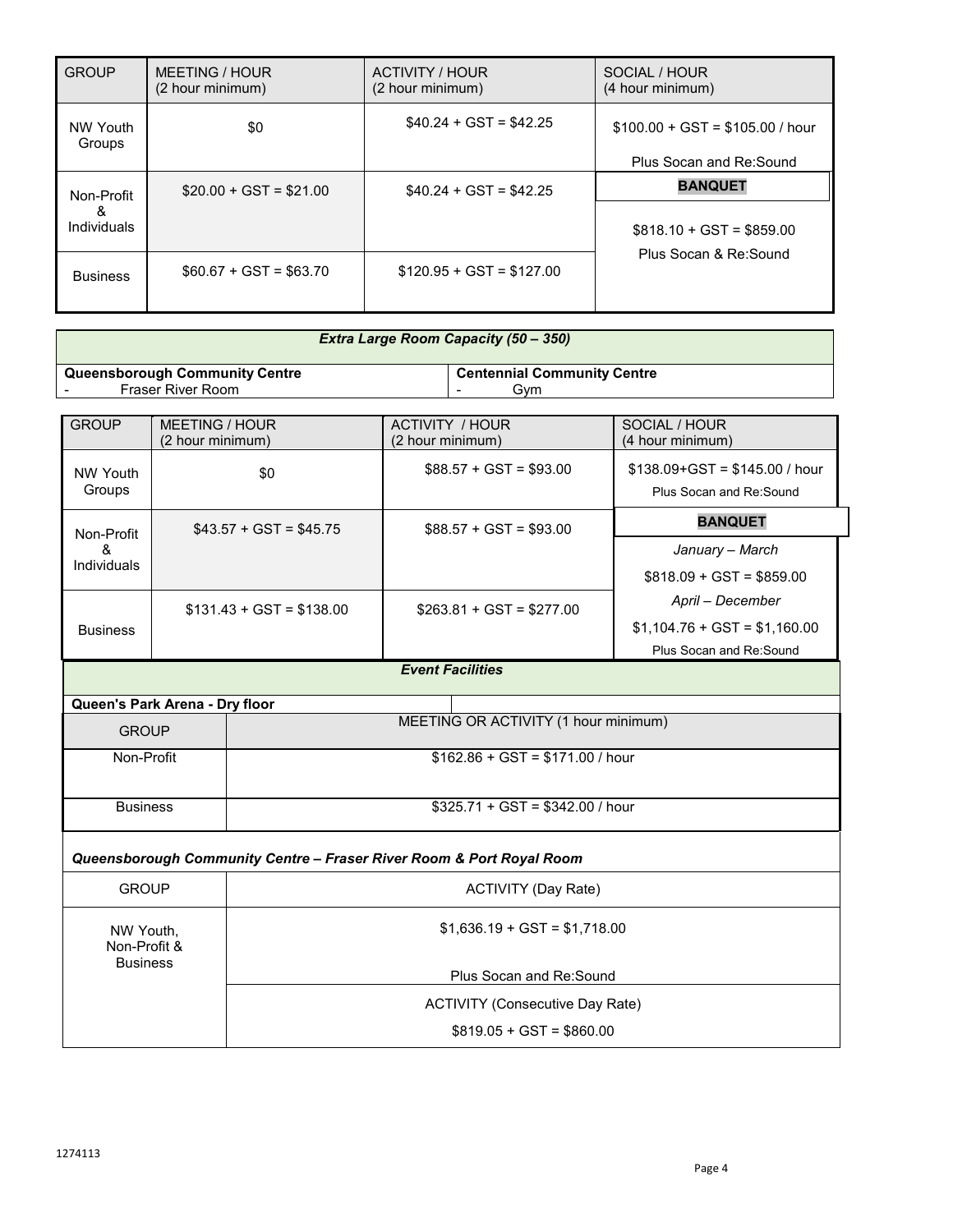## **OTHER INDOOR SPACE FEES**

| <b>Arena Ice Rentals</b>                                               |                                                             |                                         |                                                                                                                |  |  |
|------------------------------------------------------------------------|-------------------------------------------------------------|-----------------------------------------|----------------------------------------------------------------------------------------------------------------|--|--|
| <b>User</b>                                                            | Time                                                        | <b>Days</b>                             | <b>Hourly Fee</b>                                                                                              |  |  |
| All                                                                    | 12:00 am $-6:00$ am                                         | Daily                                   | $$70.48 + GST = $74.00$                                                                                        |  |  |
| All - Public Prime Time                                                | 6:00 pm $- 12:00$ am<br>$6:00$ am $-12:00$ am               | Weekdays<br>Weekends & Stat<br>Holidays | $$308.57 + GST = $324.00$                                                                                      |  |  |
| All - Public Non-Prime Time                                            | 6:00 am $-$ 6:00 pm<br>$6:00$ am $-12:00$ am                | Weekdays<br>July & August<br>Weekends   | $$154.29 + GST = $162.00$                                                                                      |  |  |
| All - Short Notice Prime Time**<br>(50% of prime time fee)             | See Public Prime Time                                       |                                         | $$154.29 + GST = $162.00$                                                                                      |  |  |
| All - Short Notice Non-Prime<br>Time*** (50% of non-prime time<br>fee) | See Public Non-Prime Time                                   |                                         | $$77.14 + GST = $81.00$                                                                                        |  |  |
| NW Minor Sports - Prime                                                | See Public Prime Time                                       |                                         | $$92.57 + GST = $97.20*$                                                                                       |  |  |
| NW Minor Sports - Non-Prime<br>Time                                    | See Public Non-Prime Time                                   |                                         | $$52.00 + GST = $54.60$                                                                                        |  |  |
| Preschools & Daycares                                                  | $9:00$ am $-3:00$ pm                                        | Weekdays                                | $$38.57 + GST = $40.50$<br>$(\frac{1}{2}$ ice, < 35 users)<br>$$77.14 + GST = $81.00$<br>(full ice, >35 users) |  |  |
| NWSD#40 - Grades $K - 5$                                               | $9:00$ am $-3:00$ pm                                        | Weekdays                                | \$38.00 / hour plus skate rentals                                                                              |  |  |
| NWSD#40 - Grades $6 - 12$                                              | Weekdays<br>$9:00$ am $-3:00$ pm                            |                                         | $$38.39 + GST + PST = $43.00 / class$<br>(includes skates)                                                     |  |  |
| School (non-New Westminster)                                           | $9:00$ am $-3:00$ pm                                        | Weekdays                                | $$77.14 + GST = $81.00$<br>plus skate rentals                                                                  |  |  |
| <b>NWSS Hockey Academy</b><br>(75% of non-prime time fee)              | $9:00$ am $-3:00$ pm                                        | Weekdays                                | $$115.71 + GST = $121.50$                                                                                      |  |  |
| <b>Rentals Charging Admission</b>                                      | Applicable Ice charge plus 12.5% of gross admission revenue |                                         |                                                                                                                |  |  |

\* Fee is calculated using the minor sports formula

- Maximum Cost = % of New Westminster participants registered x difference between maximum and minimum cost

- Minimum Cost = 30% of Prime Time fee and Maximum Cost = 50% of Prime Time fee

\*\* the Arena Manager short notice booking criteria with the general practice that the discounted fee is available within 72 hours ice rental time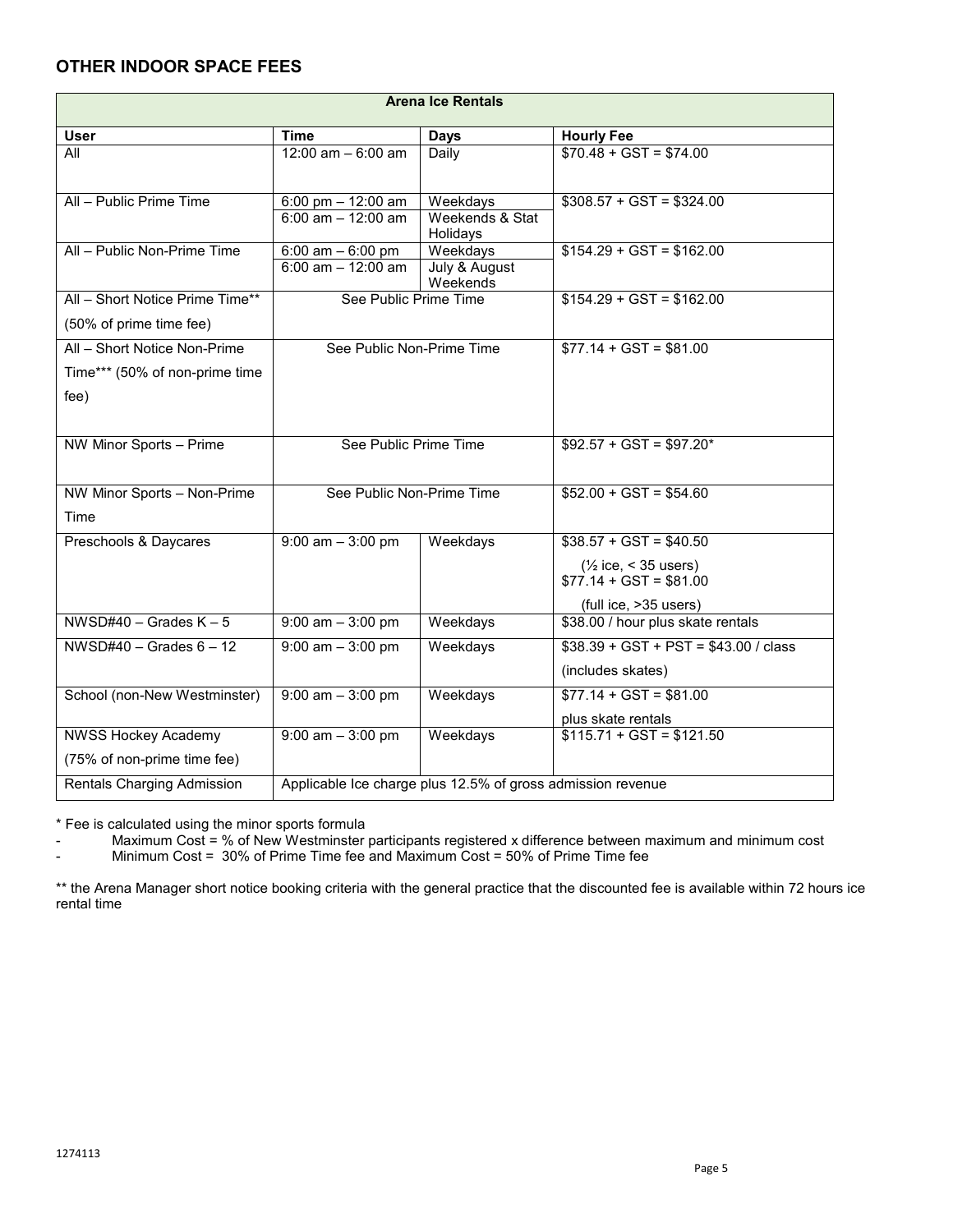# **Arena Dry Floor Rentals**

| <b>User</b>                 | <b>Time</b>                          | <b>Days</b>   | <b>Hourly Fee</b>                |
|-----------------------------|--------------------------------------|---------------|----------------------------------|
| All – Prime Time            | $3:00 \text{ pm} - 12:00 \text{ am}$ | Weekdays      | $2021 = $102.86 + GST = $108.00$ |
|                             | $6:00$ am $-12:00$ am                | Weekends &    |                                  |
|                             |                                      | Stat Holidays |                                  |
| All - Non-Prime Time        | 6:00 am $-$ 3:00 pm                  | Weekdays      | $2021 = $51.43 + GST = $54.00$   |
|                             |                                      |               |                                  |
| New Westminster Minor &     |                                      | Any day       | $2021 = $30.95 + GST = $32.50$   |
| Junior B2 & B3 Lacrosse     |                                      |               |                                  |
|                             |                                      |               |                                  |
| New Westminster Junior A or | During operating                     | Any day       | $2021 = $80.95 + GST = $85.00$   |
| <b>B1</b>                   | hours                                |               |                                  |
|                             |                                      |               |                                  |
| New Westminster Senior A,   |                                      | Any day       | $2021 = $102.86 + GST = $108.00$ |
| B, C or Masters Lacrosse    |                                      |               |                                  |
| New Westminster Minor       |                                      | Any day       | $2021 = $30.95 + GST = $32.50$   |
| Sports - Ball Hockey        |                                      |               |                                  |

Lacrosse playoffs, outside of league play, are subject to an agreement with the Parks and Recreation Department and BC or Canadian representatives. Overtime use of the Arena(s) will be the actual cost plus 50%.

| <b>Gym Rentals</b>               |                                                                        |                                                    |                                                |  |
|----------------------------------|------------------------------------------------------------------------|----------------------------------------------------|------------------------------------------------|--|
| <b>Use</b>                       | Location                                                               | <b>Hourly Fee</b>                                  | <b>User</b>                                    |  |
| All Eligible Sports & Activities | Queensborough Community<br>Centre & Centennial                         | $$44.29 + GST = $46.50$                            | Individuals or Not<br><b>For Profit Groups</b> |  |
| All Eligible Sports & Activities | <b>Community Centre</b>                                                | $$77.14 + GST = $81.00$                            | <b>Business Groups</b>                         |  |
| All Eligible Sports & Activities | Queen's Park Sportsplex                                                | $$77.14 + GST = $81.00$                            | All                                            |  |
| Admission Based Gym Rentals      | Queensborough &<br><b>Centennial Community</b><br>Centres & Sportsplex | Rental Fee + 12.5% of Gross<br><b>Ticket Sales</b> | All                                            |  |

| <b>Canada Games Pool Rentals</b> |                        |                       |             |                                |  |
|----------------------------------|------------------------|-----------------------|-------------|--------------------------------|--|
| <b>Use</b>                       | <b>User</b>            | <b>Time</b>           | <b>Days</b> | Fee                            |  |
| One 25 Meter Lane                | <b>Hyack Swim Club</b> |                       | Daily       | $$3.33 + GST = $3.50 / hour$   |  |
|                                  | Not for Profit         | Non-<br><b>Prime</b>  |             | $$6.19 + GST = $6.50 / hour$   |  |
| One 50 Meter Lane                | Hyack Swim Club        | <b>Time</b>           |             | $$6.67 + GST = $7.00 / hour$   |  |
|                                  | Not for Profit         | $5:00 -$<br>$9:00$ am |             | $$12.38 + GST = $13.00 / hour$ |  |
| One 25 Meter Lane                | Hyack Swim Club        |                       |             | $$10.48 + GST = $11.00 / hour$ |  |
|                                  | Not for Profit         |                       |             | $$21.43 + GST = $22.50 / hour$ |  |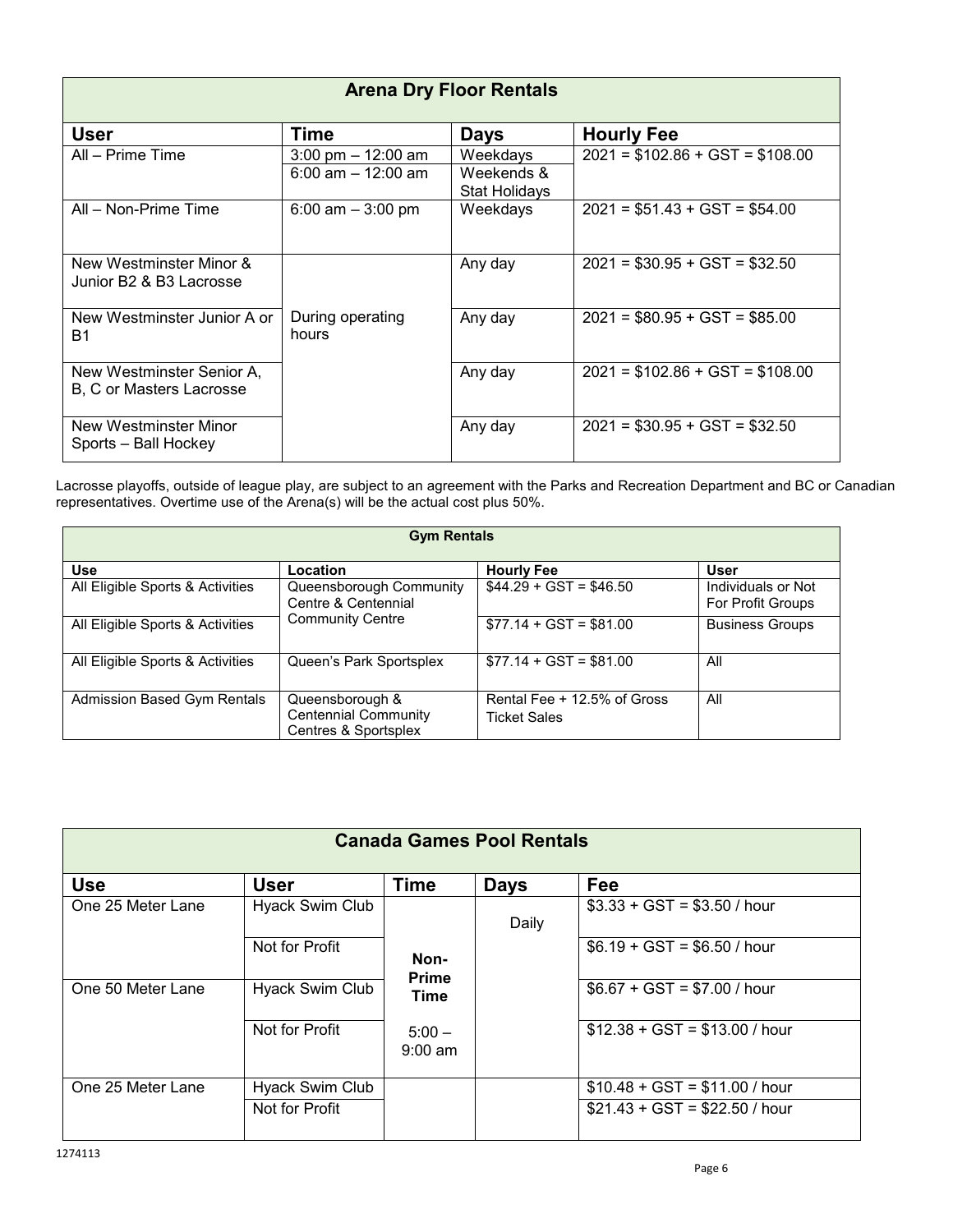|                                                                                                           | <b>Business</b> | <b>Prime</b><br>Time | Daily                 | $$33.33 + GST = $35.00 / hour$   |
|-----------------------------------------------------------------------------------------------------------|-----------------|----------------------|-----------------------|----------------------------------|
| One 50 Meter Lane                                                                                         | Hyack Swim Club | $9:00$ am $-$        |                       | $$20.95 + GST = $22.00 / hour$   |
|                                                                                                           | Not for Profit  | 12:00 am             |                       | $$42.86 + GST = $45.00 / hour$   |
| Swim Meet<br>(restricted                                                                                  | Hyack Swim Club |                      |                       | $$275.24 + GST = $289.00 / hour$ |
| opportunities)                                                                                            | Not for Profit  | Any time<br>Daily    |                       | $$347.62 + GST = $365.00 / hour$ |
| $0 - 50$ swimmers                                                                                         |                 | $11:30$ am           | Monday &<br>Wednesday | $$57.14 + GST = $60.00 / hour$   |
| $51 - 100$ swimmers                                                                                       | New Westminster | $-1:00 \text{ pm}$   | Tuesday,              | $2 \times 0 - 50$ fee            |
| $101 - 150$ swimmers                                                                                      |                 | <b>Schools</b>       |                       | $3 \times 0 - 50$ fee            |
| $151 - 200$ swimmers                                                                                      |                 | $11:00$ am           | Thursday &            | $4 \times 0 - 50$ fee            |
| $201 - 250$ swimmers                                                                                      |                 | $-3:00 \text{ pm}$   | Friday                | $5 \times 0 - 50$ fee            |
| $251 - 300$ swimmers                                                                                      |                 |                      |                       | $6 \times 0 - 50$ fee            |
| Lane Rentals                                                                                              |                 |                      |                       | Same fees as Hyack Swim Club     |
| Rentals of Multiple lanes use the single lane rate, by distance, multiplied by the number of lanes rented |                 |                      |                       |                                  |

| <b>Miscellaneous Spaces</b> |                                    |                                |  |  |
|-----------------------------|------------------------------------|--------------------------------|--|--|
| <b>Space</b>                | Location                           | Fee                            |  |  |
| Martial Arts Room           | <b>Centennial Community Centre</b> | $$16.19 / hour + GST = $17.00$ |  |  |
| Judo Mat Rental             | <b>Centennial Community Centre</b> | $$10.00 / hour + GST = $10.50$ |  |  |
| Kitchen                     | Queensborough Community Centre     | $$130.48 + GST = $137.00$      |  |  |

# **OUTDOOR SPACE RENTAL FEES**

| <b>Moody Park Outdoor Pool and Hume Park Outdoor Pool</b> |             |                                                         |                           |  |
|-----------------------------------------------------------|-------------|---------------------------------------------------------|---------------------------|--|
| <b>Use</b>                                                | <b>User</b> | <b>Time</b>                                             | <b>Hourly Fee*</b>        |  |
| $1 - 30$ swimmers                                         | All         | Limited<br>availability.                                | $$73.33 + GST = $77.00$   |  |
| $31 - 49$ swimmers                                        | All         | Rentals are only<br>available outside<br>of public swim | $$109.52 + GST = $115.00$ |  |
| $50 - 89$ swimmers                                        | All         | and lesson<br>times.                                    | $$142.86 + GST = $150.00$ |  |
| 90+ swimmers                                              | All         |                                                         | $$179.05 + GST = $188.00$ |  |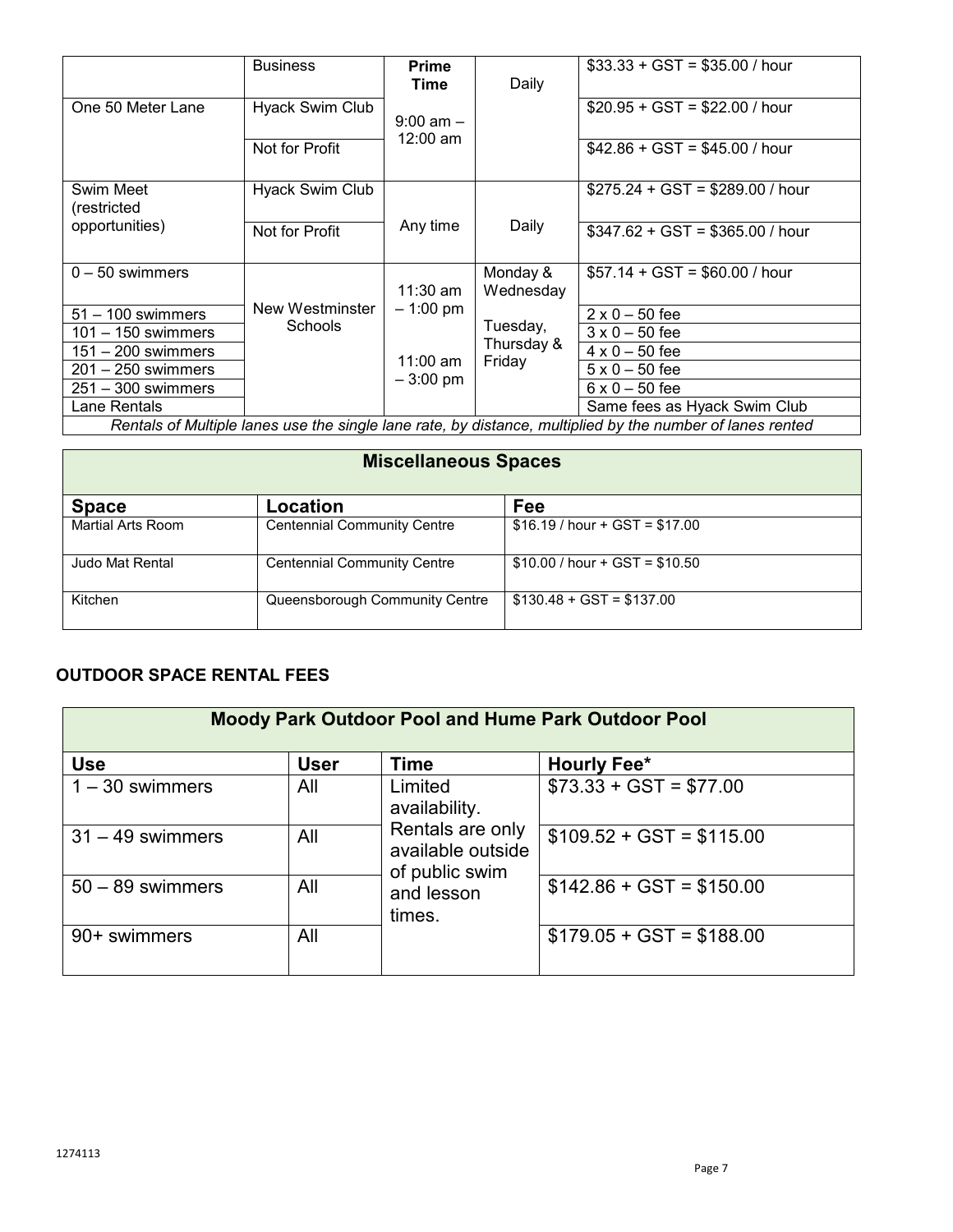| <b>Outdoor Stages</b>             |                                     |  |  |
|-----------------------------------|-------------------------------------|--|--|
| Outdoor Stages, All Users         | $$25.00 + GST = $26.25 / hour$      |  |  |
|                                   |                                     |  |  |
| Queen's Park Bandshell, All Users | $$125.71 + GST = $132.00 / 4$ hours |  |  |
|                                   |                                     |  |  |

| <b>Picnic Shelters</b>                                                                                                         |                  |                  |                  |                  |                  |
|--------------------------------------------------------------------------------------------------------------------------------|------------------|------------------|------------------|------------------|------------------|
| Large                                                                                                                          |                  | Medium           |                  | Small            |                  |
| Prime Time                                                                                                                     | Non-Prime Time   | Prime Time       | Non-Prime Time   | Prime Time       | Non-Prime Time   |
| $$125.71 + GST =$                                                                                                              | $$62.86 + GST =$ | $$94.29 + GST =$ | $$47.14 + GST =$ | $$62.86 + GST =$ | $$31.43 + GST =$ |
| \$132.00                                                                                                                       | \$66.00          | \$99.00          | \$49.50          | \$66.00          | \$33.00          |
| Fee is for a booking. Prime Time is weekends and statutory holidays. Non-Prime Time is 10:00 am – 3:00 pm or 4:00 – 9:00 pm on |                  |                  |                  |                  |                  |
| weekdays.                                                                                                                      |                  |                  |                  |                  |                  |

| <b>Outdoor Sports Court &amp; Track</b>                            |                                                                                                                                                        |  |  |
|--------------------------------------------------------------------|--------------------------------------------------------------------------------------------------------------------------------------------------------|--|--|
| User                                                               | Lacrosse Box, Tennis, Basketball & Sand Volleyball Courts & Mercer<br><b>Track</b><br>Permit holders have priority over drop-in users                  |  |  |
| New Westminster Minor & Senior groups<br>(60%+ residency required) | no charge                                                                                                                                              |  |  |
| All Non-business groups & Individuals Users                        | $$5.48 + GST = $5.75 /$ court, lane or jump area / hour<br>$$114.29 + GST = $120.00$ for bookings over 5 hours / court, track or jump<br>area / day    |  |  |
| Business & professional groups                                     | $$10.95 + GST = $11.50 / court$ , lane or jump area / hour<br>$$228.57 + GST = $240.00$ for bookings over 5 hours / court, track or jump<br>area / day |  |  |

| <b>Public Spaces &amp; Plazas &amp; Events</b>         |                                                                                        |  |  |
|--------------------------------------------------------|----------------------------------------------------------------------------------------|--|--|
| User                                                   | All public plazas and open spaces except sport fields and outdoor sport courts & track |  |  |
| Non-Profit & Individual<br>(New Westminster Group)     | $$53.81 + GST = $56.50 / use / day$                                                    |  |  |
| Non-Profit & Individual<br>(Non-New Westminster Group) | $$107.38 + GST = $112.75 / use / day$                                                  |  |  |
| <b>Business</b>                                        | $$214.29 + GST = $225.00 / use / day$                                                  |  |  |
| All gate ticketed events                               | Applicable fees above plus 12.5% of gross gate revenue plus GST                        |  |  |

### **OTHER SPACE FEES**

| <b>RENTAL STAFF, SERVICE OR EQUIPMENT CHARGES</b> |                                               |  |  |  |
|---------------------------------------------------|-----------------------------------------------|--|--|--|
| Staff Rental Charge (As Applicable, non-aquatic)  | $$44.76 + GST = $47.00 / hour$                |  |  |  |
| Staff Rental Charge (As applicable, aquatic)      | $$37.62 \times GST = $39.50 / hour$           |  |  |  |
| Staff Rental Charge (As applicable, outdoor)      | $$75.00 + GST = $78.75 / hour / staff member$ |  |  |  |
| Skate Toys, Skates and/or Equipment Rental        | $$41.19 + GST = $43.25 / hour$                |  |  |  |
| Skate Sharpening - single                         | $$3.88 + GST & PST = $4.35$                   |  |  |  |
| Skate Sharpening - 10 (20% discount)              | $$31.25 + GST & PST = $35.00$                 |  |  |  |

 $\overline{a}$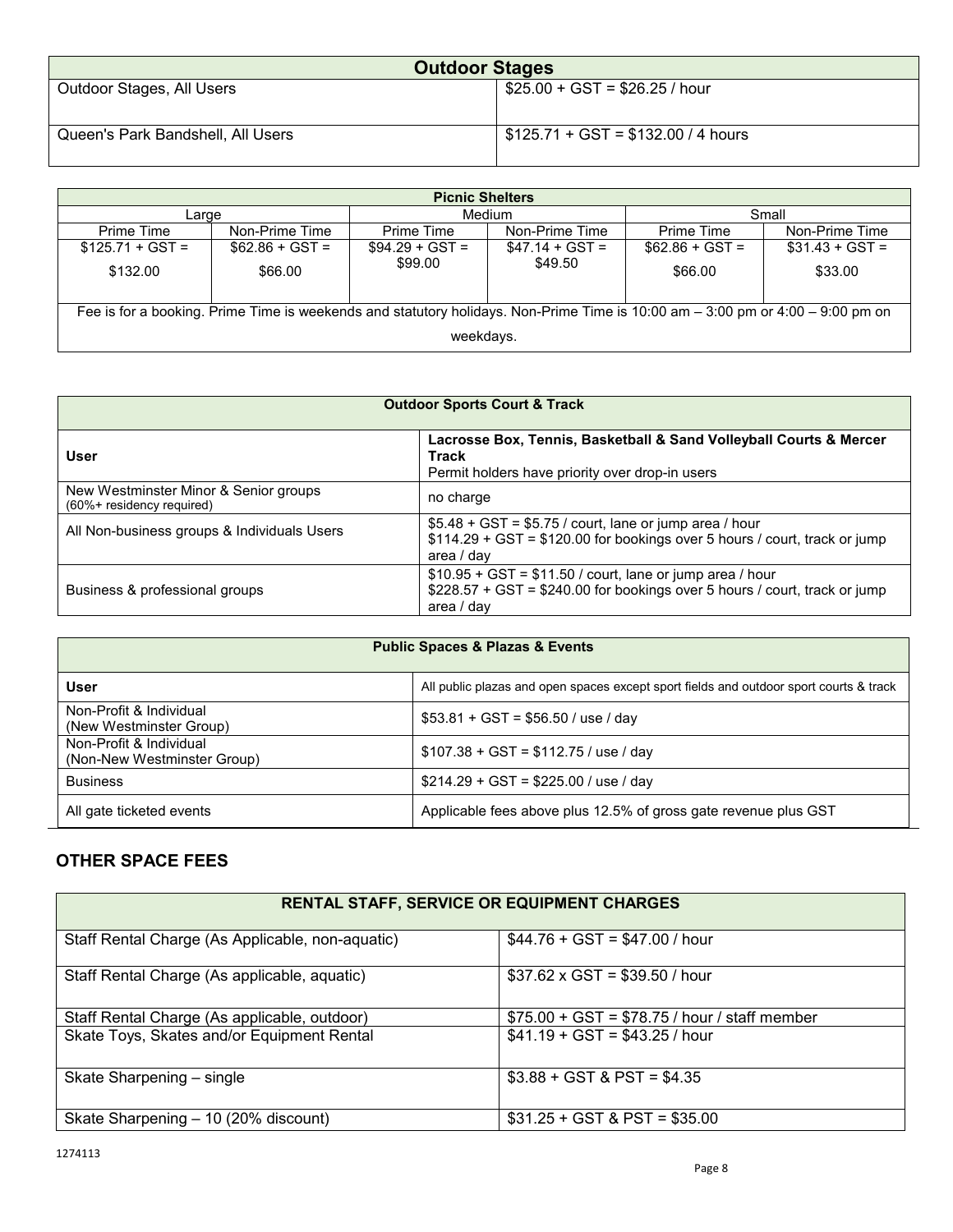| Skate Rental - single                                    | $$2.23 + GST + PST = $2.50$                        |
|----------------------------------------------------------|----------------------------------------------------|
|                                                          |                                                    |
| Skate Rental - 10x (20% discount)                        | $$17.86 + GST + PST = $20.00$                      |
|                                                          |                                                    |
| Corker Rental*                                           | $$1.79 + GST & PST = $2.00$                        |
| Locker Rentals (size dependent)                          | $$0.09 + GST = $0.10$                              |
|                                                          | $$0.24 + GST = $0.25$                              |
|                                                          | $$0.48 + GST = $0.50$                              |
| Permit - Special Occasion or Beer Garden Permit          | $$95.24 + GST = $100.00 / event / location / day$  |
| Permit - Sale of Goods, Services or Food                 | $$52.38 + GST = $55.00 / day / vendor station$     |
| (Business vendor selling to the public through an event) |                                                    |
| Rose Garden or Gazebo (50 Chairs Set Up, staff)          | $$149.55 + PST + GST = $167.50$ / two hours        |
| Additional Garbage or Recycling Service                  | $$33.33 + GST = $35.00 / bin drop off or disposal$ |
| Additional Washroom Cleaning Services                    | $$157.14 + GST = $165.00 / event / washroom / day$ |
| <b>Electricity Supply</b>                                | $$28.57 + GST = $30.00 / event location / day$     |

\* Parents participating in Parent & Tot lessons are entitled to free corker or skate rentals

| <b>Sports Fields</b>                                                         |                                                                                                                                                                                                                                                                                                                                                                                                                                                                   |                                    |                                   |                                |  |
|------------------------------------------------------------------------------|-------------------------------------------------------------------------------------------------------------------------------------------------------------------------------------------------------------------------------------------------------------------------------------------------------------------------------------------------------------------------------------------------------------------------------------------------------------------|------------------------------------|-----------------------------------|--------------------------------|--|
| <b>User</b>                                                                  | A users deposit is required, 20% of contract total prior to the group's first booking, and is held until<br>$\overline{a}$<br>end of season reconciliation with the final invoice.<br>Prime Time is 5:00 pm to 12:00 am on weekdays, 7:00 am to 12:00 am on weekends and statutory<br>$\overline{\phantom{a}}$<br>holidays. Non-prime time is 7:00 am to 5:00 pm on non-statutory holiday weekdays.<br>Minor or Youth is 18 years and under. Senior is 65+ years. |                                    |                                   |                                |  |
|                                                                              |                                                                                                                                                                                                                                                                                                                                                                                                                                                                   | <b>Artificial Turf Fields</b>      |                                   | <b>Grass Fields</b>            |  |
|                                                                              | Prime Time                                                                                                                                                                                                                                                                                                                                                                                                                                                        | Non-prime Time                     | Prime Time                        | Non-prime Time                 |  |
| New Westminster Minor<br>& Senior Sports Groups<br>(60%+ residency required) | $$22.86 + GST =$<br>\$24.00 / hour                                                                                                                                                                                                                                                                                                                                                                                                                                | $$11.43 + GST =$<br>\$12.00 / hour |                                   | no charge                      |  |
| All Non-business groups<br>& Individuals (all user<br>ages)                  | $$45.71 + GST =$<br>\$48.00 / hour                                                                                                                                                                                                                                                                                                                                                                                                                                | $$22.86 + GST =$<br>\$24.00 / hour | $$11.43 + GST = $12.00$<br>/ hour | $$5.71 + GST = $6.00 / hour$   |  |
| Business & professional<br>groups                                            | $$91.43 + GST =$<br>\$96,00 / hour                                                                                                                                                                                                                                                                                                                                                                                                                                | $$45.71 + GST =$<br>\$48.00 / hour | $$22.86 + GST = $24.00$<br>/ hour | $$11.43 + GST = $12.00 / hour$ |  |
|                                                                              | <b>All Weather Sand Field</b><br>Queen's Park Stadium                                                                                                                                                                                                                                                                                                                                                                                                             |                                    |                                   |                                |  |
|                                                                              | Prime Time                                                                                                                                                                                                                                                                                                                                                                                                                                                        | Non-prime Time                     | Prime Time                        | Non-prime Time                 |  |
| <b>New Westminster Minor</b><br>& Senior groups<br>(60%+ residency required) |                                                                                                                                                                                                                                                                                                                                                                                                                                                                   | no charge                          | no charge                         |                                |  |
| All Non-business groups<br>& Individuals<br>(all user ages)                  | $$45.71 + GST =$<br>\$48.00 / hour                                                                                                                                                                                                                                                                                                                                                                                                                                | $$22.86 + GST =$<br>\$24.00 / hour | no charge                         |                                |  |
| Business & professional<br>groups                                            | $$91.43 + GST =$<br>\$96.00 / hour                                                                                                                                                                                                                                                                                                                                                                                                                                | $$45.71 + GST =$<br>\$48.00 / hour | $$22.86 + GST = $24.00$<br>/ hour | $$11.43 + GST = $12.00 / hour$ |  |
| Tournament (all type)                                                        | Applicable Sports Field fees plus PUBLIC SPACE & PLAZA PERMIT fee                                                                                                                                                                                                                                                                                                                                                                                                 |                                    |                                   |                                |  |
| <b>Gate Ticketed Events</b>                                                  | Applicable Sports Field fees plus 15% of gross gate revenue, plus GST                                                                                                                                                                                                                                                                                                                                                                                             |                                    |                                   |                                |  |
| Light Fee                                                                    | $$9.52 + GST = $10.00 / hour / all users$                                                                                                                                                                                                                                                                                                                                                                                                                         |                                    |                                   |                                |  |
| Change room with<br><b>Booked Field</b>                                      | $$11.43 + GST = $12.00 / change room (Hume Park Only)$<br>$$23.81 + GST = $25.00 / change room$                                                                                                                                                                                                                                                                                                                                                                   |                                    |                                   |                                |  |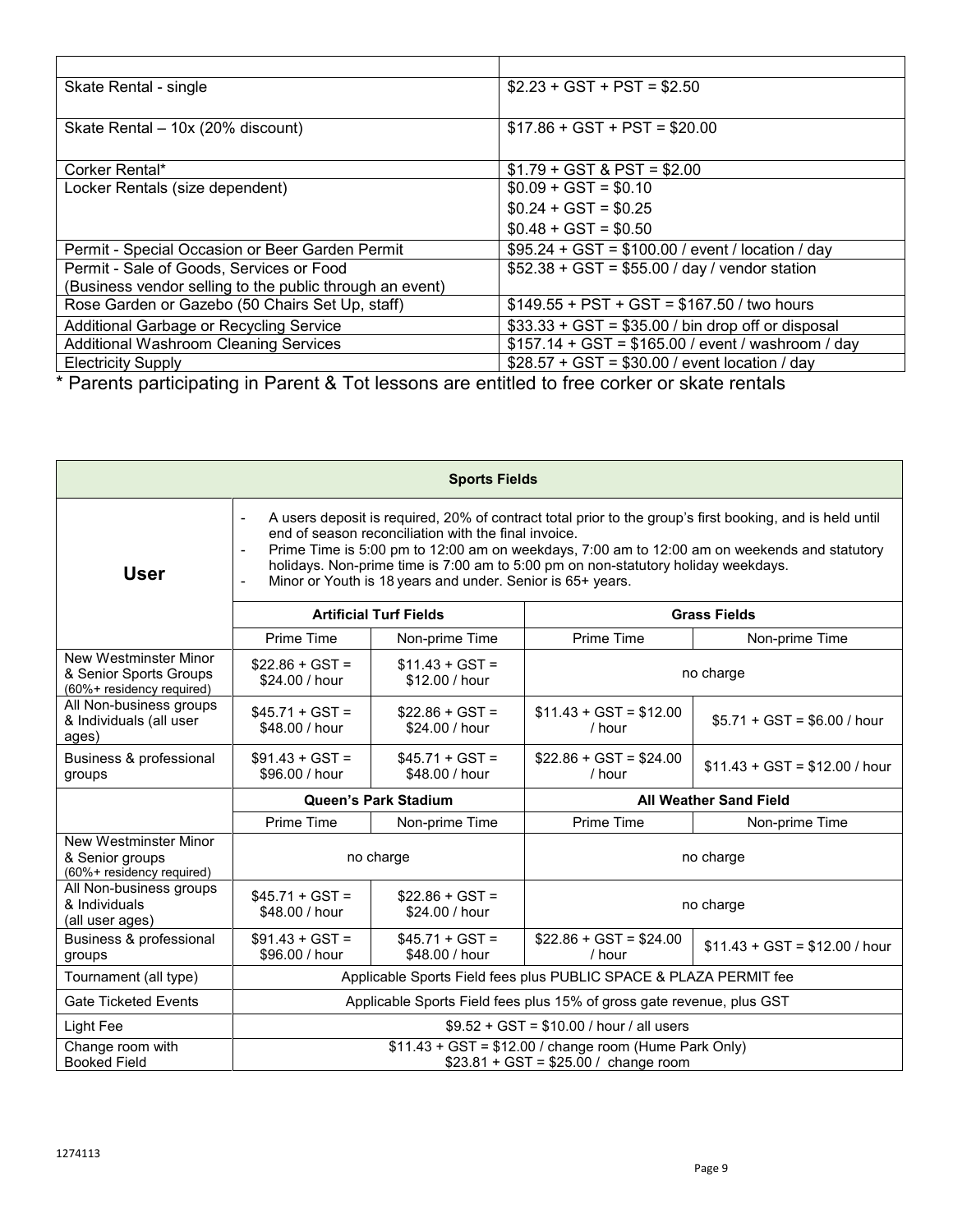#### **Rose Garden or Gazebo**

#### \$122.86 + GST = \$129.00 / 2 hours

### **REGISTERED PROGRAMS FEE CRITERIA**

Registered program fees are developed through a formula using the following fee criterion:

- Instructor salary & benefits (CUPE or Contractors)
- Supplies (toys, art materials, food, progress cards, etc. program consumables)
- Transportation & other costs (as applicable)
- Third party costs (i.e. non New Westminster fees associated to the program delivery)
- Equipment (non-consumable materials with < 1 year lifespan i.e. soccer balls)
- Bank charges (cost recovery)
- Space or room costs
- Number of registered participants (i.e. class size)
- Costs associated to public safety (i.e. Covid-19)

As such registered program fees are subject to prices changes throughout the term of the fees and charges bylaw amendment. Further, the formula may be amended to promote emerging or service based programs to help ensure their success.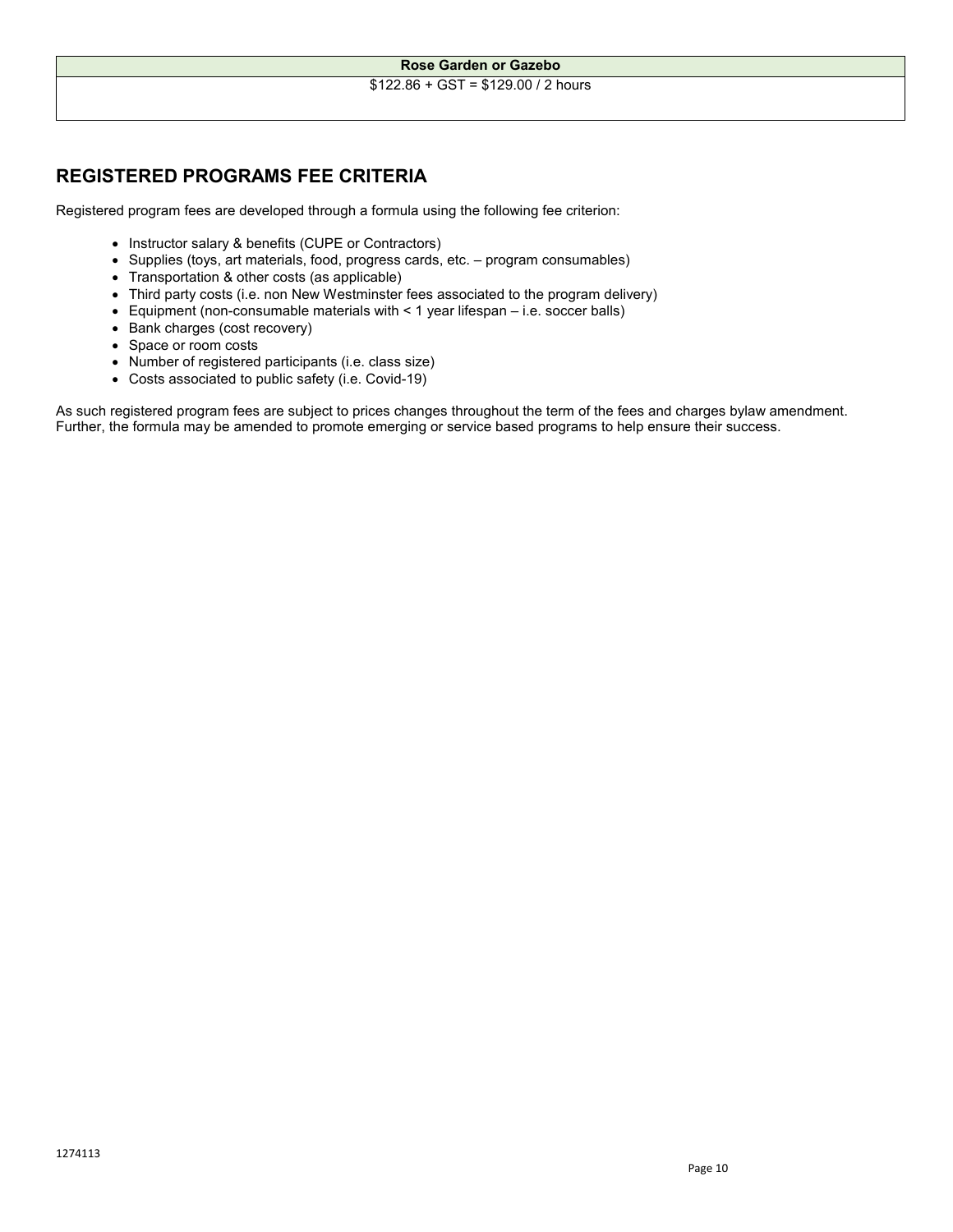# **Private Lessons**

| <b>Duration</b>          | <b>Service</b>                               | <b>Child Fee</b><br>$( < 16$ years) | Adult Fee (16+ years)     |
|--------------------------|----------------------------------------------|-------------------------------------|---------------------------|
| 30 minutes               | Gymnastics & Trampoline or<br><b>Skating</b> | \$28.00                             | $$28.00 + GST = $29.40$   |
| 30 minutes               | Aquatics                                     | \$32.00                             | $$32.00 + GST = $33.60$   |
| 45 minutes               | Gymnastics & Trampoline                      | \$34.00                             | $$34.00 + GST = $35.70$   |
| 90 minutes               | <b>Skateboarding &amp; Tennis</b>            | \$70.00                             | $$70.00 + GST = $73.50$   |
| Private<br>(1 hour)      | Personal Training Assessment                 |                                     | $$66.67 + GST = $70.00$   |
| Private                  | Personal Training - 1x                       |                                     | $$53.33 + GST = $56.00$   |
| (1 hour)                 | Personal Training - 3x                       |                                     | $$152.38 + GST = $160.00$ |
|                          | Personal Training - 5x                       |                                     | $$240.00 + GST = $252.00$ |
|                          | Personal Training - 10x                      |                                     | $$453.33 + GST = $476.00$ |
| Semi Private             | Personal Training - 1x                       | n/a                                 | $$76.19 + GST = $80.00$   |
| (2 participants, 1 hour) | Personal Training - 3x                       |                                     | $$217.14 + GST = $228.00$ |
|                          | Personal Training - 5x                       |                                     | $$342.86 + GST = $360.00$ |
|                          | Personal Training - 10x                      |                                     | $$647.62 + GST = $680.00$ |

|                                | <b>Active Admission &amp; Membership Fees</b> |                                                                                                                                                                                                                                      |                                        |                                 |                               |  |  |
|--------------------------------|-----------------------------------------------|--------------------------------------------------------------------------------------------------------------------------------------------------------------------------------------------------------------------------------------|----------------------------------------|---------------------------------|-------------------------------|--|--|
| User                           | <b>Active 1 Visit</b>                         | <b>Active 10x Visit</b><br>(20% Discount)                                                                                                                                                                                            | <b>Active 30 Day</b><br>(25% Discount) | Active 90 Day<br>(25% Discount) | Active 365<br>(45% Discount)  |  |  |
| Child<br>$(1 - 12)$<br>years)  | \$3.25                                        | \$26.00                                                                                                                                                                                                                              | \$29.25                                | \$87.75                         | \$257.40                      |  |  |
| Youth<br>$(13 - 18)$<br>years) | $$4.29 + GST = $4.50$                         | $$34.28 + GST = $36.00$                                                                                                                                                                                                              | $$38.57 + GST =$<br>\$40.50            | $$115.71 + GST =$<br>\$121.50   | $$339.43 + GST =$<br>\$356.40 |  |  |
| Adult<br>$(19 - 64)$<br>years) | $$6.19 + GST = $6.50$                         | $$49.52 + GST = $52.00$                                                                                                                                                                                                              | $$55.71 + GST =$<br>\$58.50            | $$167.14 + GST =$<br>\$175.50   | $$490.48 + GST =$<br>\$515.00 |  |  |
| Senior<br>(65+<br>years)       | $$4.52 + GST = $4.75$                         | $$36.19 + GST = $38.00$                                                                                                                                                                                                              | $$40.71 + GST =$<br>\$42.75            | $$122.14 + GST =$<br>\$128.25   | $$358.29 + GST =$<br>\$376.20 |  |  |
|                                |                                               | Active admission fees give users access to eligible Department drop-in services. Some drop-in services are excluded based on the users<br>age, a membership requirements or the services fee (i.e. prevent clients from overpaying). |                                        |                                 |                               |  |  |
|                                |                                               | Time based membership fees are based on 12 single admission fees less 25%.                                                                                                                                                           |                                        |                                 |                               |  |  |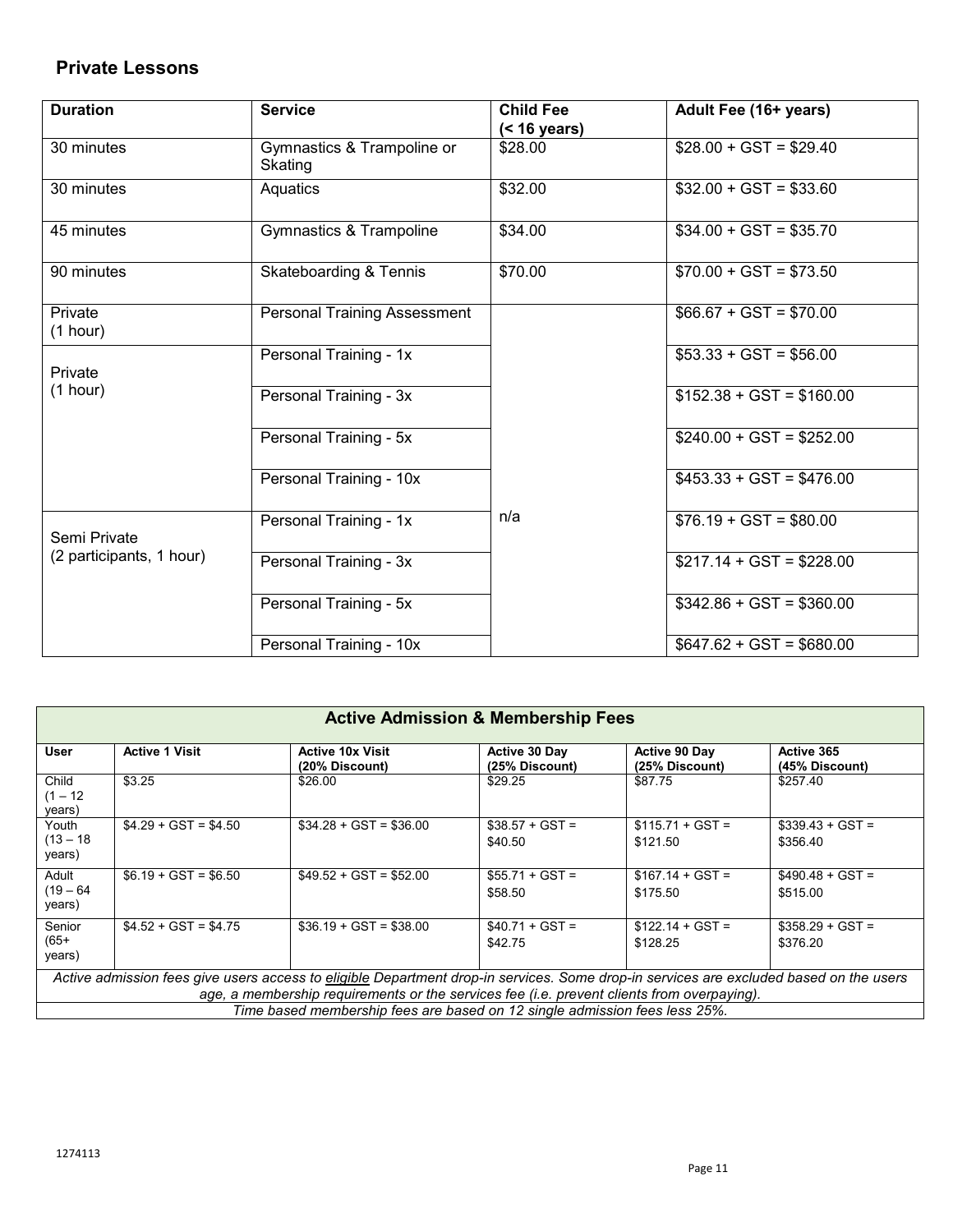# **DROP IN FEES**

| <b>Aquatics</b>                |                         |                                          |  |
|--------------------------------|-------------------------|------------------------------------------|--|
| Fee Type                       | Location                | <b>Admission Fee</b>                     |  |
| Over 40's Swim                 |                         | $$4.05 + GST = $4.25$                    |  |
|                                | Canada Games Pool       |                                          |  |
| Lesson Deal (restricted times) |                         | $$3.10 + GST = $3.25$                    |  |
|                                |                         |                                          |  |
| Parent & Tot Swim - Child      |                         | Active 1 Child Admission Fee             |  |
| Parent & Tot Swim - Adult      |                         | $$4.95 + GST = $5.20$                    |  |
|                                |                         |                                          |  |
| Two Dollar Admission           |                         | $$1.90 + GST = $2.00$ (restricted times) |  |
| <b>User</b>                    | Location                | <b>Admission Fee</b>                     |  |
| Under 4                        | Moody Park Outdoor Pool | Free                                     |  |
| All - Daily                    | &                       | $$1.90 + GST = $2.00$                    |  |
| Youth Swims - 10 Visit         | Hume Park Outdoor Pool  | $$19.05 + GST = $20.00$                  |  |

| <b>Gymnastics</b>                       |                       |  |
|-----------------------------------------|-----------------------|--|
| <b>User</b>                             | 1 Visit               |  |
| Child and Parent & Tot (under 13 years) | \$4.75                |  |
|                                         | \$5.00                |  |
| Youth (13 - 18 years)                   | $$6.43 + GST = $6.75$ |  |
| Adult (19+ years)                       | $$8.33 + GST = $8.75$ |  |
| Family (per person)                     | $$3.33 + GST = $3.50$ |  |

| <b>Skating</b>              |           |                                          |  |
|-----------------------------|-----------|------------------------------------------|--|
| <b>Type of Public Skate</b> | User      | Fee                                      |  |
| All - Non-Hockey            | All       | \$2.00 / person (users under 3 are free) |  |
| All - Recreational Hockey   | 18+ years | $$4.29 + GST = $4.50$                    |  |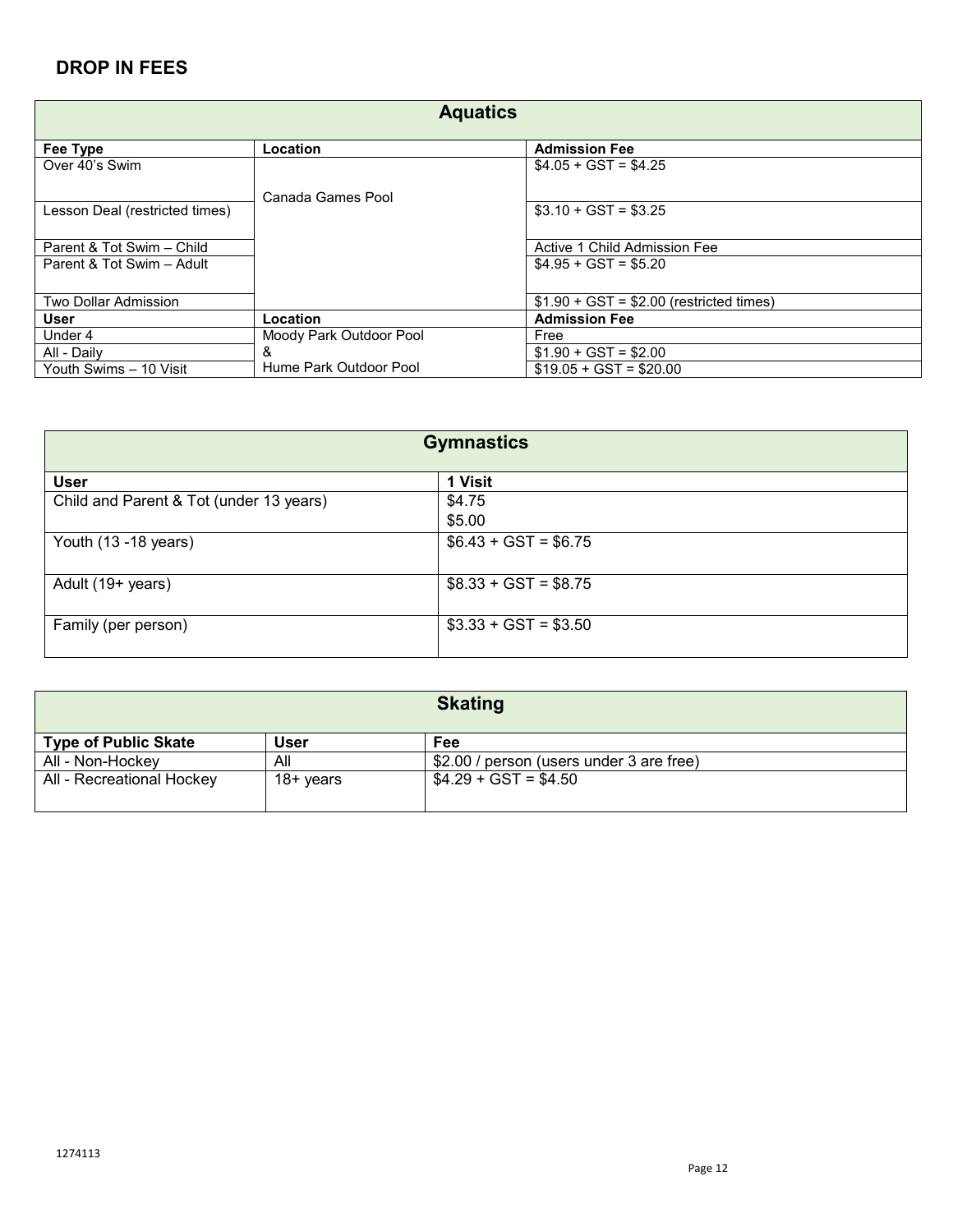| <b>Century House</b>              |                                                       |                                |  |
|-----------------------------------|-------------------------------------------------------|--------------------------------|--|
| Fee Type                          | <b>Description</b>                                    | <b>Admission Fee</b>           |  |
| Annual Membership                 | Requirement to participation                          | $$19.04 + GST = $20.00 / year$ |  |
| Single Admission                  | Fitness Classes or weight room use for<br>Members 50+ | $$4.29 + GST = $4.50$          |  |
| 10 Visit Pass<br>$(20%$ discount) |                                                       | $$34.29 + GST = $36.00$        |  |

| <b>Youth Centre</b> |                                                                             |                                    |  |
|---------------------|-----------------------------------------------------------------------------|------------------------------------|--|
| Fee Type            | <b>Description</b>                                                          | <b>Admission Fee</b>               |  |
| Annual Membership   | For 11 - 18 year old members                                                | $$19.04 + GST = $20.00 / year$     |  |
| Single Admission    | Includes general youth drop-in services<br>and associated programs          | $$0.95 + GST = $1.00$              |  |
| 30 Day Pass         | <b>Fitness Centre</b>                                                       | $$9.52 + GST = $10.00$             |  |
| Single Admission    | <b>Special Event</b>                                                        | $$0.95 + GST = $1.00$ (member)     |  |
|                     |                                                                             | $$1.90 + GST = $2.00$ (non-member) |  |
| Sports Drop-In      | Includes skates, swims, fitness centre,<br>registered programs and outtrips | $$1.90 + GST = $2.00$              |  |

| <b>Childminding</b>     |                                    |                      |  |
|-------------------------|------------------------------------|----------------------|--|
| Newborn - 10 years      | Location                           | <b>Admission Fee</b> |  |
| hour                    | <b>Centennial Community Centre</b> | \$5.00               |  |
| 10 hours (20% discount) |                                    | \$40.00              |  |

| <b>Miscellaneous</b>                                |                                    |                       |  |
|-----------------------------------------------------|------------------------------------|-----------------------|--|
| Fee Type                                            | Location                           | <b>Admission Fee</b>  |  |
| Shower Use (1x)                                     | Various                            | $$2.15 + GST = $2.25$ |  |
| <b>Registered Programs</b><br>with a Drop-In Option | Service based                      | Variable Fee          |  |
| Judo                                                | <b>Centennial Community Centre</b> | $$8.57 + GST = $9.00$ |  |
| <b>Motoring Munchkins</b>                           | Various                            | \$3.00                |  |
| Get Active Grade 5                                  | Various                            | Free                  |  |
| Stay Active Grade 6                                 | Various                            | Free                  |  |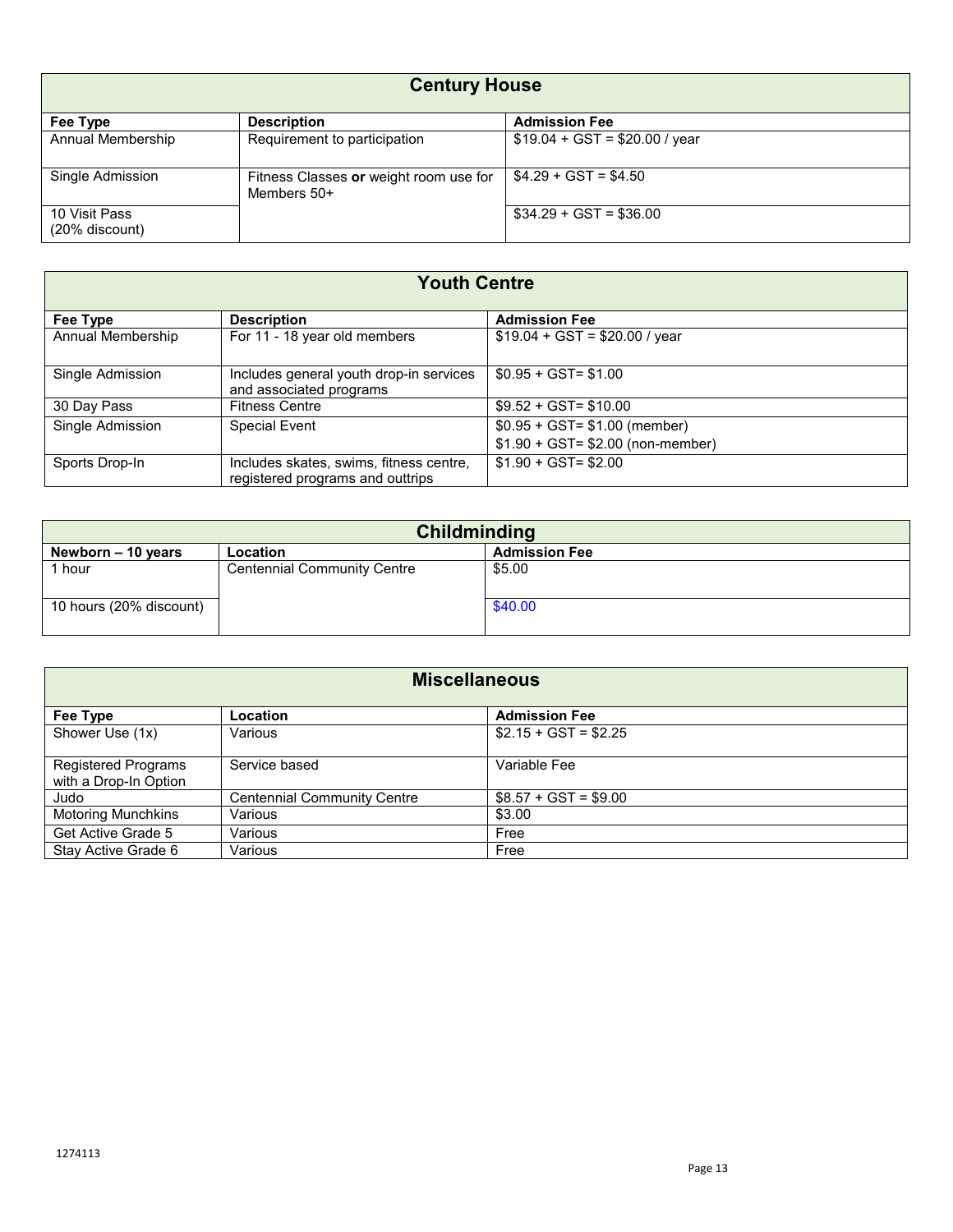## **FILMING FEES (subject to applicable tax)**

| <b>Other Civic Facilities</b><br>\$500.00 / day<br>Parking Infraction<br>Damage Deductions (2x employee(s) collective agreement rate)<br>Variable<br>Onset City Staff Liaison (2x employee(s) collective agreement rate)<br>Variable<br>Student Permits (Administrative Costs)<br>Free<br>Civic Location Fee (not already listed)<br>By Quote<br>Prep & Wrap Days<br>\$300.00<br>Permit Changes During Active Filming<br>Location Hold Fee (non-refundable)<br>\$1,000.00<br>Re-Occurring Location Fee<br>\$250.00<br>Lunch Tent Fee (on civic property)<br>\$300.00 / day<br>Moving Picture Car Administration Fee<br>\$100.00<br>FX or Gun Use Administration Fee<br>\$175.00<br><b>Curfew Extension Fee</b><br>\$500.00<br>Drone Use Administration Fee | <b>Permit Fees</b><br>License Fee<br><b>Street Occupancy Film Fee</b><br>Multiple Location License Fee (2+ locations on the same permit)<br>Daily Inspection Fee<br>Damage / Performance Deposit<br>Parking<br>Meter Charges (in addition to street occupancy)<br>Temporary No Parking Signage<br>Garbage Disposal<br>Filming at City Hall (preparation & clean up)<br>Filming at City Hall (active interior filming)<br>Parking at City Hall<br><b>Civic Facility Exteriors</b><br><b>Fire Hydrant Access</b><br>Fire Hydrant Use for Wet Down<br>(Permitted only if Metro Vancouver water restrictions are below Level III)<br><b>Municipal Services</b><br><b>Business License</b><br><b>Irving House</b> | \$300.00 | \$225.00 / day<br>\$75.00<br>\$100.00 / day<br>\$500.00 - \$5,000.00<br>\$200,00 / block / face / o<br>\$15.00 / meter / day<br>\$150,00 / block<br>Set by Engineering Opp<br>\$1,500.00 / day<br>\$5,000.00 / day<br>\$750.00 / day<br>\$500.00 / day<br>\$100.00 / hydrant / day<br>\$250 / hydrant / day<br>\$75.00 / hour plus overti<br>\$150.00<br>\$1,000.00 / day |
|------------------------------------------------------------------------------------------------------------------------------------------------------------------------------------------------------------------------------------------------------------------------------------------------------------------------------------------------------------------------------------------------------------------------------------------------------------------------------------------------------------------------------------------------------------------------------------------------------------------------------------------------------------------------------------------------------------------------------------------------------------|--------------------------------------------------------------------------------------------------------------------------------------------------------------------------------------------------------------------------------------------------------------------------------------------------------------------------------------------------------------------------------------------------------------------------------------------------------------------------------------------------------------------------------------------------------------------------------------------------------------------------------------------------------------------------------------------------------------|----------|---------------------------------------------------------------------------------------------------------------------------------------------------------------------------------------------------------------------------------------------------------------------------------------------------------------------------------------------------------------------------|
|                                                                                                                                                                                                                                                                                                                                                                                                                                                                                                                                                                                                                                                                                                                                                            | Multiday Film Permit Fee                                                                                                                                                                                                                                                                                                                                                                                                                                                                                                                                                                                                                                                                                     |          | \$200.00 / occurrence / c<br>By Quote or 50% of Loc<br>\$250,00 / hour outside of<br>\$100.00 / additional day                                                                                                                                                                                                                                                            |

#### *Police Services*

Deposit to cover estimated Policing and the state of the state \$130.00 / hour / officer (# of officers  $x \ne 0$  hours  $x \ne 1.5$   $x \ne 110.00$ ) Use of Police Vehicle as a prop \$127.00 / day

#### *Fire Services*

Equipment & Staff By quote<br>
Fire Inspector (FX, safety plan & consulting)  $$100.00 / hour$ Fire Inspector (FX, safety plan & consulting)  $$100.00 /$$  Performance Deposit (minimum) Performance Deposit (minimum) \$1000.00 Fire Administration

#### *Administration*

20% Fee on all filming charges (exception Fire fees)

#### **Fraser Cemetery**

Prep & Wrap Days \$1,000.00 / day Cemetery Staff (4 hour minimum)

Grave Side Props Cemetery Facility Interior Use \$500.00<br>
Equipment Use \$500.00<br>
By quote **Equipment Use** 

1274113

<mark>ck / face / day</mark><br>r / day ering Opps plus overtime urrence / day 0% of Location Fee r outside of curfew

\$2,000.00 / day<br>\$75.00 / hour regular time \$100.00 / hour for overtime<br>\$300.00 / day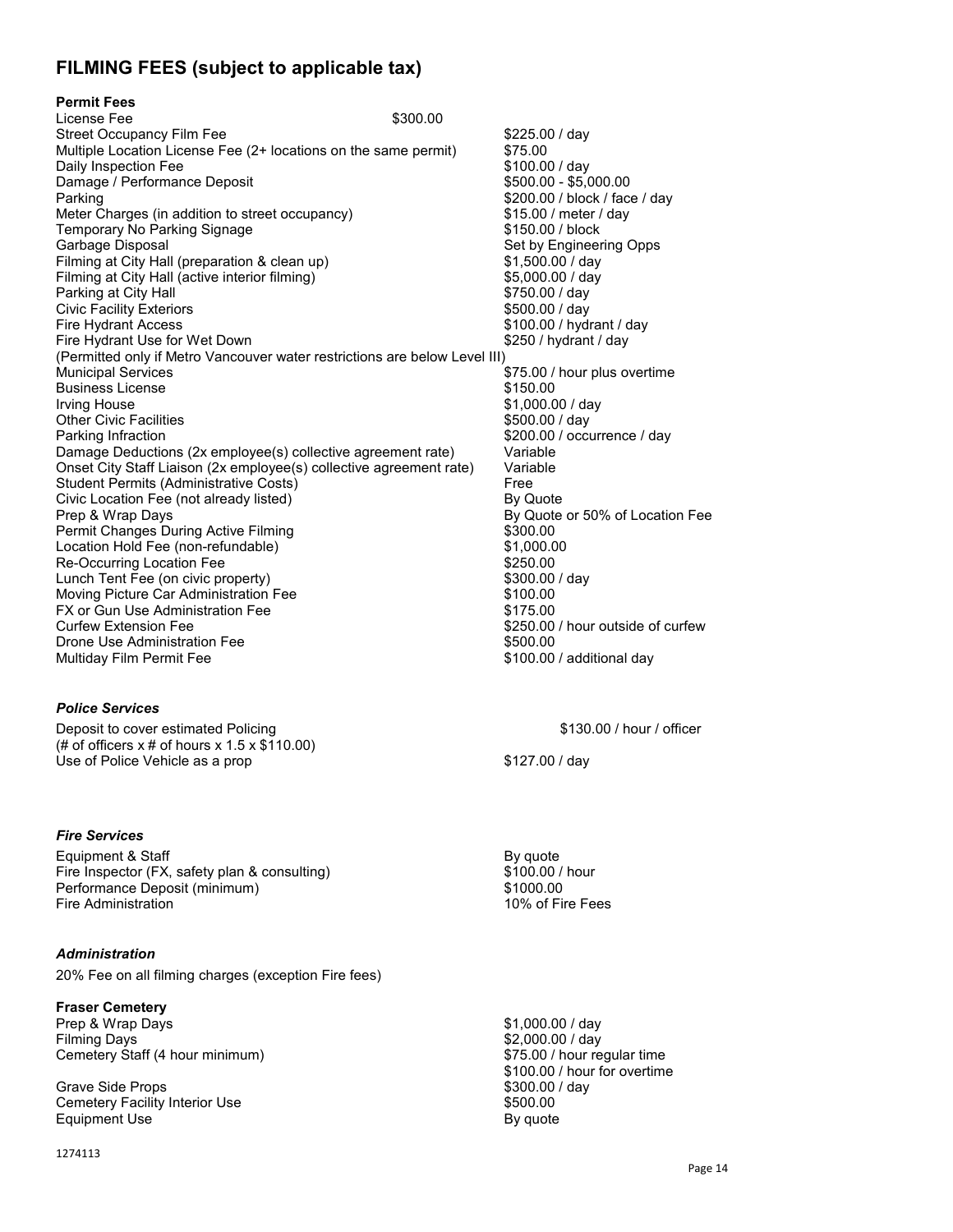#### *Parks and Recreation*

Recreation Facilities and Parks<br>
Film Parking Lot Rental (i.e. 4<sup>th</sup> Avenue & 4<sup>th</sup> Street lots)<br>
Film Parking Lot Rental (QPA & CGP lots)<br>
\$1,000.00 for a 24-hour period / lot<br>
\$1,000.00 for a 24-hour period / lot Film Parking Lot Rental (i.e. 4<sup>th</sup> Avenue & 4<sup>th</sup> Street lots)  $$750.00$  for a 24-hour period / lot Film Parking Lot Rental (QPA & CGP lots) \$1,000.00 for a 24-hour period / lot

Filming fees are subject to increases without notice for 2022.

| <b>SPECIAL EVENTS</b>         |             |                                 |  |  |
|-------------------------------|-------------|---------------------------------|--|--|
| Fee Type                      | <b>User</b> | Fee                             |  |  |
| <b>Special Events Permit</b>  | All         | $$142.86 + GST = $150.00$       |  |  |
| Damage & Performance          | All         | $$500.00 - $2,000.00$           |  |  |
| Deposit                       |             |                                 |  |  |
| Police Officer<br>All         |             | $$130.00 + GST = 136.50 / hour$ |  |  |
| <b>Engineering Operations</b> | All         | $$74.29 + GST = $78.00 / hour$  |  |  |
| <b>Staff</b>                  |             |                                 |  |  |
| Garbage Disposal              | All         | By Quote                        |  |  |
| Use of Civic Spaces           | All         | By Quote or prices set herein   |  |  |
| <b>Onsite Staff Liaison</b>   | All         | Variable                        |  |  |

| <b>Commercial Sales or Rentals of Hanging Baskets to New Westminster Businesses or Organizations</b><br>Only                      |                                                      |                                              |                                                       |                                                                                                  |
|-----------------------------------------------------------------------------------------------------------------------------------|------------------------------------------------------|----------------------------------------------|-------------------------------------------------------|--------------------------------------------------------------------------------------------------|
| <b>Good or Service</b>                                                                                                            | Fee                                                  | <b>Transaction</b>                           | <b>Total with Tax</b>                                 | <b>Tax Applied</b>                                                                               |
| <b>Basket Watering</b><br><b>City Hanging Basket</b><br>Hanging Basket - 14"<br>Hanging Basket - 18"<br><b>Basket Hanging Fee</b> | \$170.00<br>\$61.61<br>\$88.39<br>\$93.75<br>\$23.81 | Service<br>Rental<br>Sale<br>Sale<br>Service | \$178.50<br>\$69.00<br>\$99.00<br>\$105.00<br>\$25.00 | <b>GST</b><br><b>GST &amp; PST</b><br><b>GST &amp; PST</b><br><b>GST &amp; PST</b><br><b>GST</b> |

| <b>Miscellaneous Park Fees</b>               |                                                                               |  |
|----------------------------------------------|-------------------------------------------------------------------------------|--|
| <b>Park Memorial Donation</b><br>(non-bench) | By Quote                                                                      |  |
| Deluxe Memorial Bench                        | \$3,300.00                                                                    |  |
| Lounger Memorial Bench                       | \$6,100.00                                                                    |  |
| Off-Site Works & Services<br>Tree Fee        | $2022 = $650.00 + GST & PST = $728.00$<br>$2023 = $775 + GST & PST = $868.00$ |  |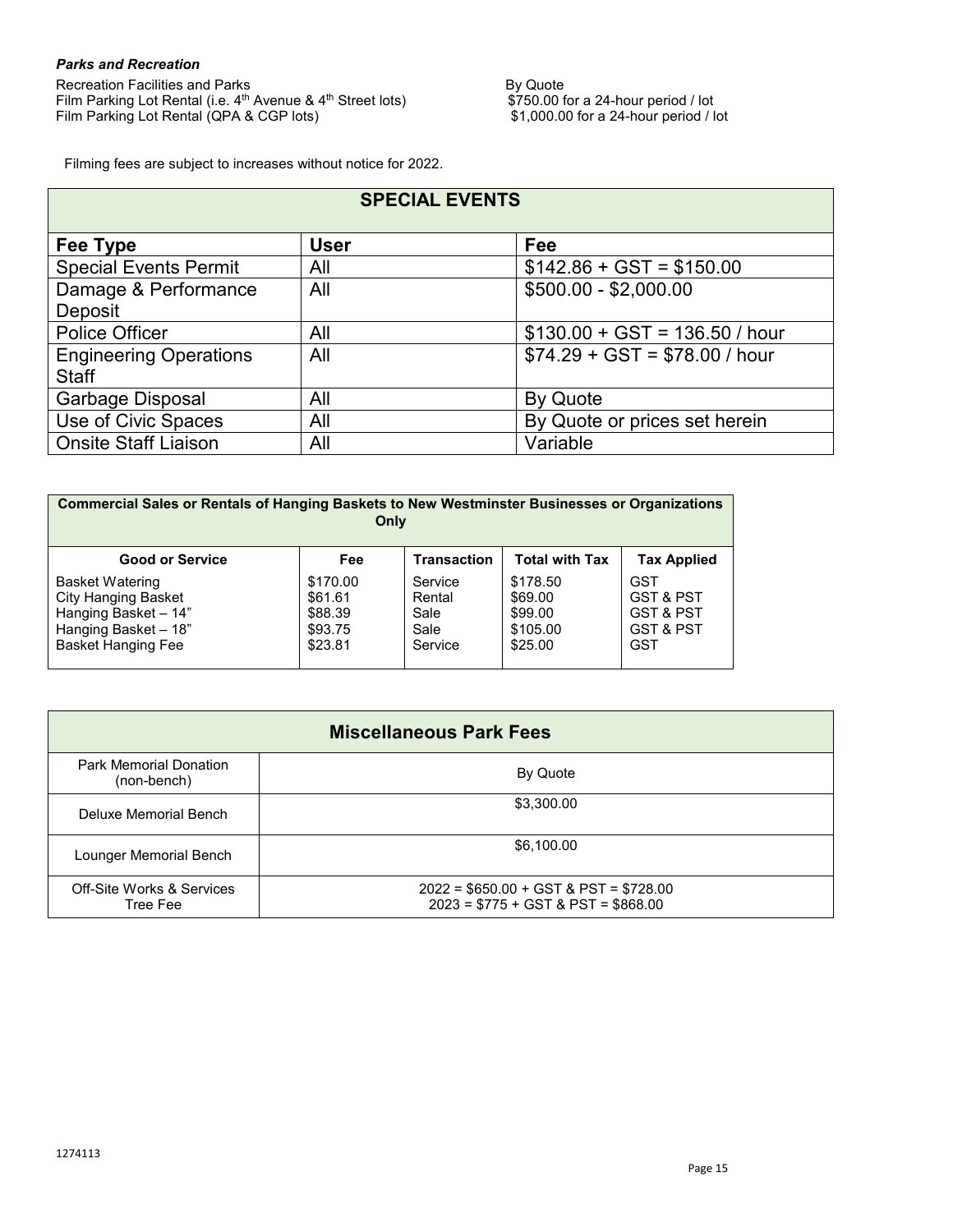# **RENTAL DEFINITIONS**

#### *NEW WESTMINSTER YOUTH GROUPS*

| <b>Definition</b> | Youth Activity Group means a Bonafied New Westminster based non-profit organization that<br>delivers organized sports leagues, tournaments and recreation-based services to residents under<br>19 years of age. Youth activity groups require 60% participation membership from New<br>Westminster residents and they must be open to all New Westminster youth. |
|-------------------|------------------------------------------------------------------------------------------------------------------------------------------------------------------------------------------------------------------------------------------------------------------------------------------------------------------------------------------------------------------|
| Meeting           | Defined as a gathering of the group's members to carry out regular operational business of the<br>league or group. If the primary purpose of the booking is a meeting, food is permitted, otherwise the<br>activity rate applies.                                                                                                                                |
| <b>Activity</b>   | Defined as a gathering where a fee may be exchanged for attendance/instruction (examples:<br>coaches clinics for non-New Westminster people or fund-raising activities for the sports groups<br>(examples: garage sale, bake sale).                                                                                                                              |
| <b>Social</b>     | Defined as a youth social gathering                                                                                                                                                                                                                                                                                                                              |
| <b>Banquet</b>    | Defined as an evening dance or reception, involving food and drink                                                                                                                                                                                                                                                                                               |

#### *NOT FOR PROFIT ORGANIZATION AND/OR INDIVIDUALS*

| <b>Definition</b> | Community groups or associations with a society number or registered charitable organization<br>number, or individuals, who do not stand to gain from the use of the space.                                                                                            |
|-------------------|------------------------------------------------------------------------------------------------------------------------------------------------------------------------------------------------------------------------------------------------------------------------|
| <b>Meeting</b>    | Defined as a gathering of the group's members to conduct business in a seated meeting or<br>workshop format. If the primary purpose of the booking is a meeting, food is permitted, otherwise<br>the activity rate applies                                             |
| <b>Activity</b>   | Defined as a function that involves fundraising or where a program / activity is provided to the<br>group's members. A program / activity is defined as having a specific time frame or having a<br>starting / stopping date.                                          |
| <b>Social</b>     | Defined as a tea, fashion show, display, wine & cheese or family celebrations.                                                                                                                                                                                         |
| <b>Banquet</b>    | Defined as an evening dance or reception, involving food and drink                                                                                                                                                                                                     |
| <b>BUSINESS</b>   |                                                                                                                                                                                                                                                                        |
|                   |                                                                                                                                                                                                                                                                        |
| <b>Definition</b> | Private, Business or Commercial Groups means a private sector for-profit businesses or<br>individuals undertaking for-profit activities.<br>Examples: Travel Agencies, Strata Council Meetings, Walmart, etc.                                                          |
| <b>Meeting</b>    | Defined as a gathering of colleagues, employees, etc., for business purposes where the public<br>does not attend (i.e. Union and Strata meetings, etc.). If the primary purpose of the booking is a<br>meeting, food is permitted, otherwise the activity rate applies |
| <b>Activity</b>   | Defined as when the general public is invited, sales may take place or at least the promotion of<br>their products to potential clients.                                                                                                                               |
| <b>Social</b>     | Defined as a tea, fashion show, display, wine & cheese, breakfast /lunch/dinner meeting or<br>corporate celebration.                                                                                                                                                   |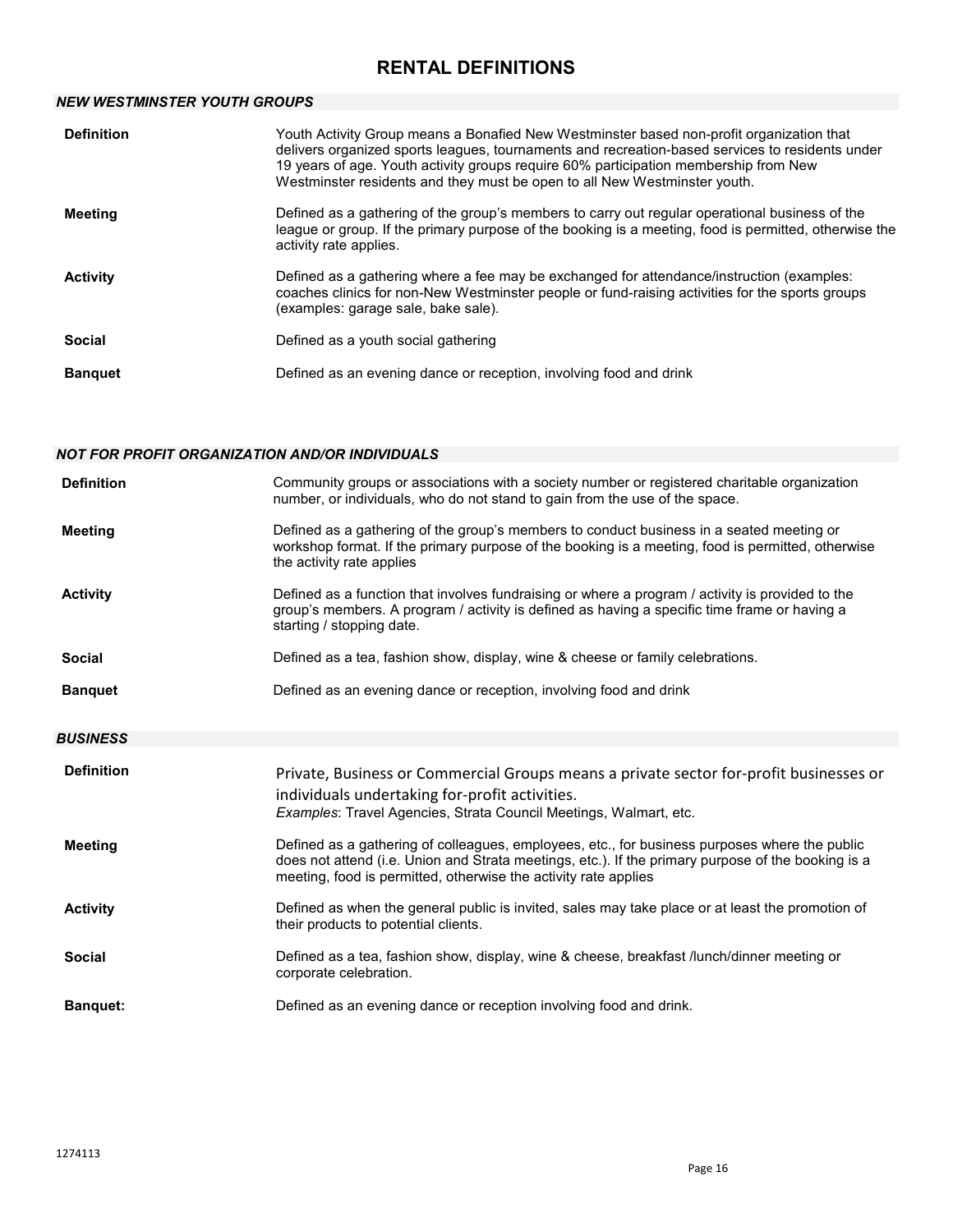### **RENTAL INFORMATION, TERMS & CONDITIONS**

- 1. The Department, through its Service Area Manager, determines the amount of time necessary to accommodate a booking request that considers group size, user group, room use, room set up, the user group's room use and room clean up time. All room rentals are subject to additional fees, as applicable, related to staffing, maintenance, custodial needs, equipment or furniture set up, etc.
- 2. All rates are based on regularly staffed hours at the facility. Exceptions will be reviewed on an individual basis.
- 3. Recreation Managers will notify each other if user groups have been non-compliant with the rental contract and this may affect the user group's ability to rent Department spaces in the future.
- 4. Sport room rentals are listed under the individual facilities
- 5. The Department is required to collect Re:Sound & SOCAN Fees (i.e. music license fees determined by the source) on applicable rental bookings (plus applicable sales tax) based on occupancy, music use and dancing.
- 6. Facility Allocation Policy the Department uses its Facility Allocation Policy to determine user group's eligibility and priority with accessing spaces.
- 7. Recreation Rate The recreation rate must be applied for in writing to the Senior Manager of Recreation Services and Facilities and is applicable to regular New Westminster Minor Sport and Recreation user groups utilizing Parks and Recreation facilities. It is available on a once per year basis for the total Department, NOT per facility and is based on 30% reduction of Business rate.
- 8. Performance, Security & Damage Deposits A minimum deposit of \$200.00 for socials and \$500.00 for banquet rentals is required but depositions based on the rental may be larger based on the nature of the group and space use. Deposits will be returned, in full, if the user has left the premise undamaged, clean and organized (i.e. in the state received). Deposits will be withheld, partially or fully, to cover damages or custodial expenses if the contract agreements have not been met or are broken. If damages or custodial charges exceed the damage deposit, Parks and Recreation will invoice user for all outstanding fees. Full deposit conditions are outlined on the facility use contract and signed by user group.
- 9. Additional Staff Where extra staff is required for a function or a statutory holiday, the user group will pay the total cost of that staff person.
- 10. Minor Sport & Youth Group Meetings New Westminster Minor Sport groups and youth groups recognized by the City are entitled to free meeting room space in a Parks and Recreation facility for organizational business administrative purposes. Reflecting the City's allocation policies, booking requests for free space can be confirmed up to 3 months in advance and subject to availability.
- 11. Tax Tariffs All applicable tax and tariffs are applied to the fees listed herein.
- 12. Refunds Refunds are subject to the criteria outlined in the Parks and Recreation Department Refund Policy and Procedures document (#287443).
- 13. Residents' Associations Residents' Associations (RA) recognized by the City are entitled to one free meeting per month for organization business administration purposes in a Parks and Recreation Department facility (exception – Centennial Lodge). Reflecting the City's allocation policies, booking requests for free space can be confirmed up to three months in advance and subject to availability.
- 14. Facility Allocation Policy Rental allocation is governed by the Parks and Recreation Facility Allocation Policy (69863).
- 15. Centennial Lodge Rental requests are restricted to 90 days prior to the rental date for Meeting Rentals that take place on a Sunday.
- 16. Individuals and Groups booking recreation and community facilities may be required to obtain liability insurance coverage as determined by the Parks and Recreation Department. If provided through the City, fees for such insurance will be levied on a cost recovery basis. Rates will be variable and dependent upon a number of factors including: size of group, duration of booking, relative risk of activities and whether or not alcohol is served.
- 17. All Candidates Forums **-** in the period between the declaration of candidates or dropping of the writ and Election Day, All Candidate Forum room bookings made to Eligible New Westminster Organizations for will be booked at no-charge subject to space availability and the Parks and Recreation Facility Allocation Policy criteria. Further, free room bookings are extended to any referendum process if all sides of each referendum question(s) are represented from the time the referendum question(s) is released and the referendum closing date. All candidate forums must have a rental agreement for a designated indoor or outdoor Parks and Recreation space. No political lobbying, campaigning or solicitation is permitted, in any Parks and Recreation space, without an approved space rental agreement.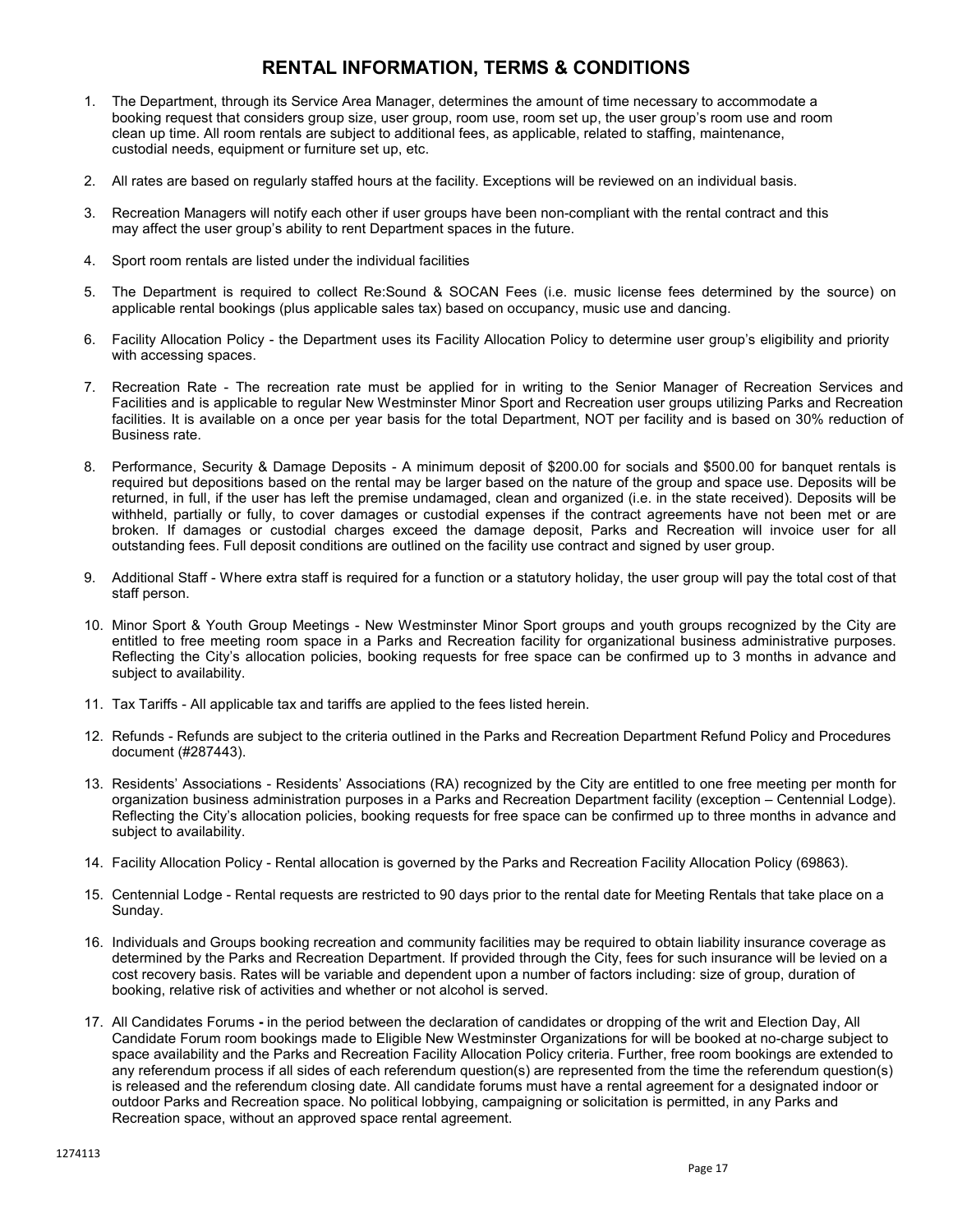- 18. Century House has limited public rental opportunities based on its purpose to offer seniors and youth services.
- 19. The replacement of Canada Games Pool and Centennial Community Centre (referred to as NWACC herein) will require amendments to space names, capacity, fees, usage, definitions and/or conditions of use during the term of this fees and charges manual.

#### **All Candidate Forums - Purpose & Definitions**

- 1. To support resident and candidate participation in the democratic process;
- 2. To promote local resident's awareness of and participation in the electoral process at the local, provincial and federal levels of government; and
- 3. To further electorate knowledge of all candidates and political party positions, goals and visions.

**Eligible New Westminster Organizations** – means a Council identified New Westminster Residents' Associations, School District #40 District Parent Advisory Council, a New Westminster Business Improvement Association or a New Westminster situated community organization possessing a charitable or not-for-profit status that predominately serves New Westminster residents.

**All Candidate Forums** – means public meetings were all candidates are invited to speak, and further, receive and questions from members of the public with the purpose to promote voter knowledge and participation. All Candidate Forums may have focus on election subgroups such as all mayoral candidates, all councilor candidates and/or all school trustee candidates. Finally, all candidates must be invited to participate in All Candidate Forums to be eligible for a no-charge room booking.